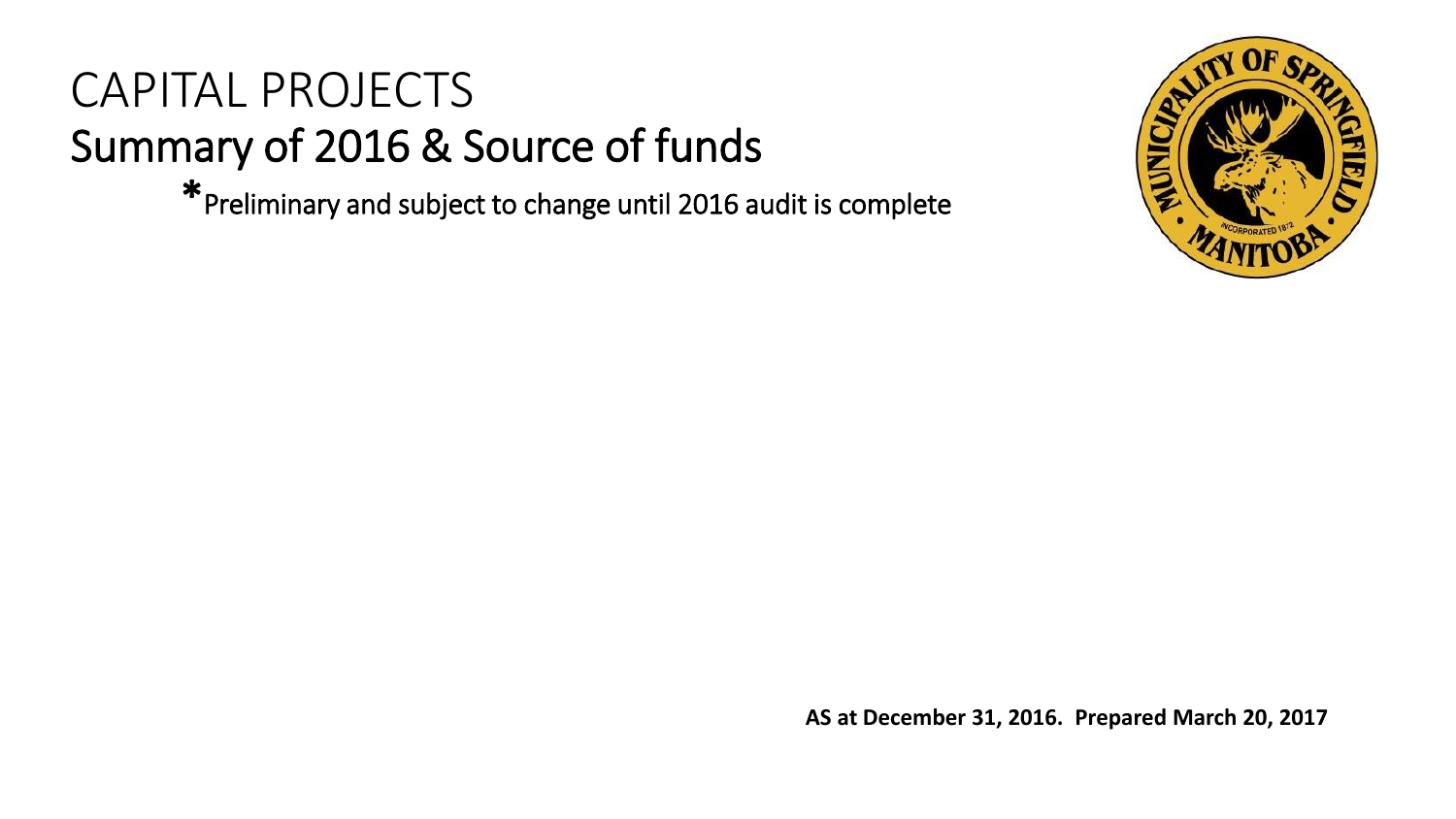# CAPITAL PROJECTS

**Note for items budgeted from general operating fund. Funds will be transferred from accumulated surplus in the following fiscal year to the respected reserve subject to completion of the annual audit and subject to confirmation there is a Municipal Act Surplus. Under the Municipal Act, revenues and expenses are accounted for on a cash basis.** 

**Unspent funds from general operating are allocated to overspent budget items first. Any remaining funds in the budget will later be transferred to reserves to ensure the municipality is not in a in deficit**

**Unspent funds funded by reserves will remain in the reserve and can be utilized for another or the same project in a future year, subject to the annual financial plan.** 

**Transfers to reserves can not occur if it places the RM in a deficit.**

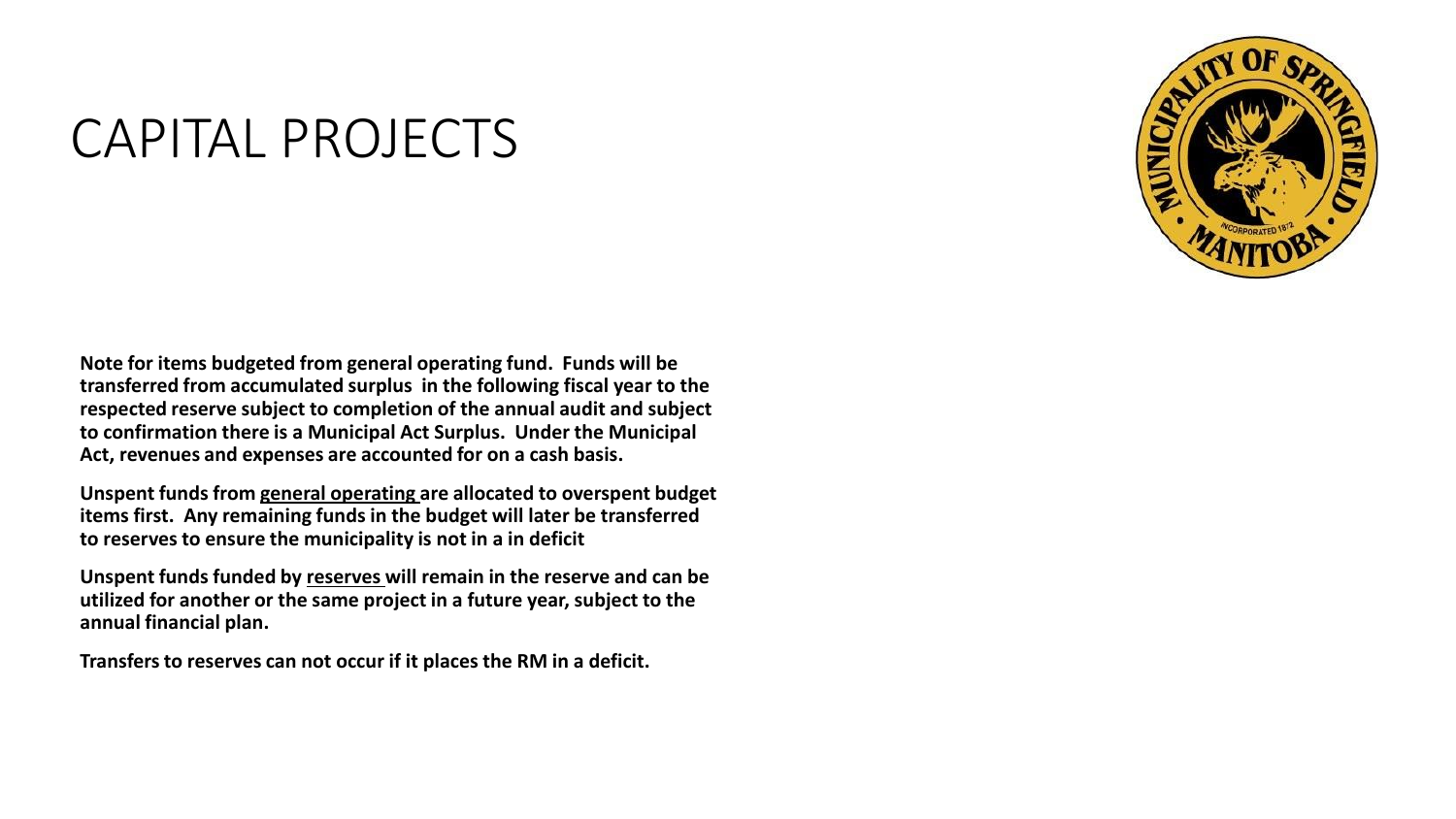# Capital Projects Update – Administration

| <b>Name of</b><br><b>Project</b> | <b>Total</b><br><b>Budget</b> | <b>Total</b><br><b>Expense</b> | 2016<br><b>Budget</b> | 2016<br><b>Expense</b> | 2016<br><b>Funds</b><br><b>remaining</b><br>(overspent) | <b>Comments</b>                                                                                                                                 | <b>Source of</b><br><b>Funds in</b><br>2016 |
|----------------------------------|-------------------------------|--------------------------------|-----------------------|------------------------|---------------------------------------------------------|-------------------------------------------------------------------------------------------------------------------------------------------------|---------------------------------------------|
| Document<br>Management<br>System | \$25,000                      | \$0.00                         | \$25,000              | \$0.00                 | \$25,000                                                | <b>Item</b><br>recommended<br>by auditors.<br>Carry forward<br>Administration<br>to work with<br>Ricoh to better<br>utilize current<br>software | General<br>Reserve                          |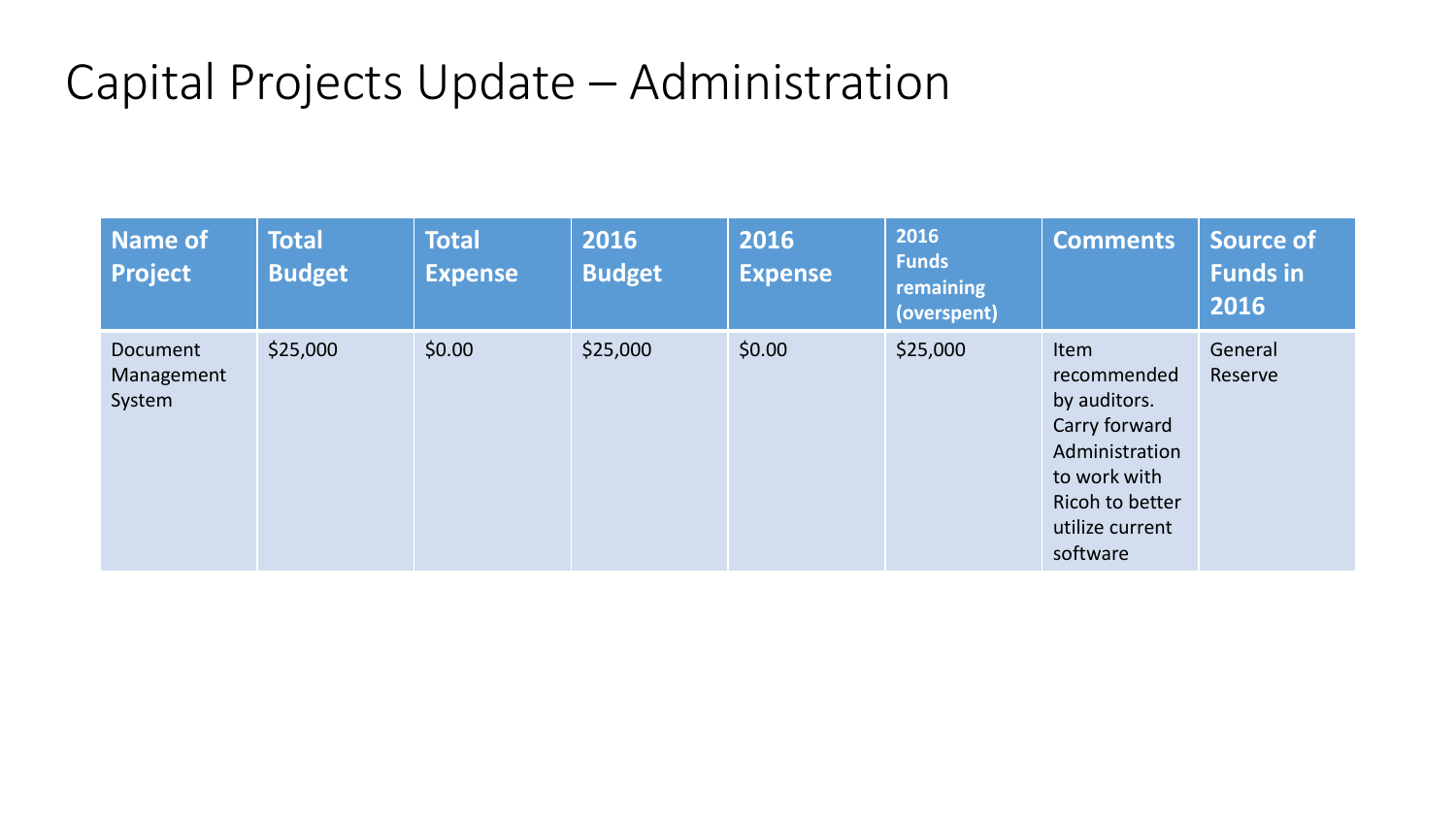# Capital Projects Update – Administration

| Name of<br><b>Project</b>         | <b>Total</b><br><b>Budget</b> | <b>Total</b><br><b>Expense</b> | 2016<br><b>Budget</b> | 2016<br><b>Expense</b> | 2016<br><b>Funds</b><br>remaining<br>(overspent) | <b>Comments</b>                                                   | Source of<br><b>Funds in</b><br>2016  |
|-----------------------------------|-------------------------------|--------------------------------|-----------------------|------------------------|--------------------------------------------------|-------------------------------------------------------------------|---------------------------------------|
| Digitize<br><b>Minutes</b>        | \$20,000                      | \$0.00                         | \$20,000              | \$0.00                 | \$20,000                                         | Purpose of<br>minutes does<br>not meet<br>capital<br>requirements | General<br><b>Operating</b><br>funds. |
| Server<br>replacement at<br>Admin | \$50,000                      | \$44,503                       | \$50,000              | \$44,503               | \$5,497                                          | Project<br>completed &<br>under budget                            | General<br><b>Operating</b><br>Funds. |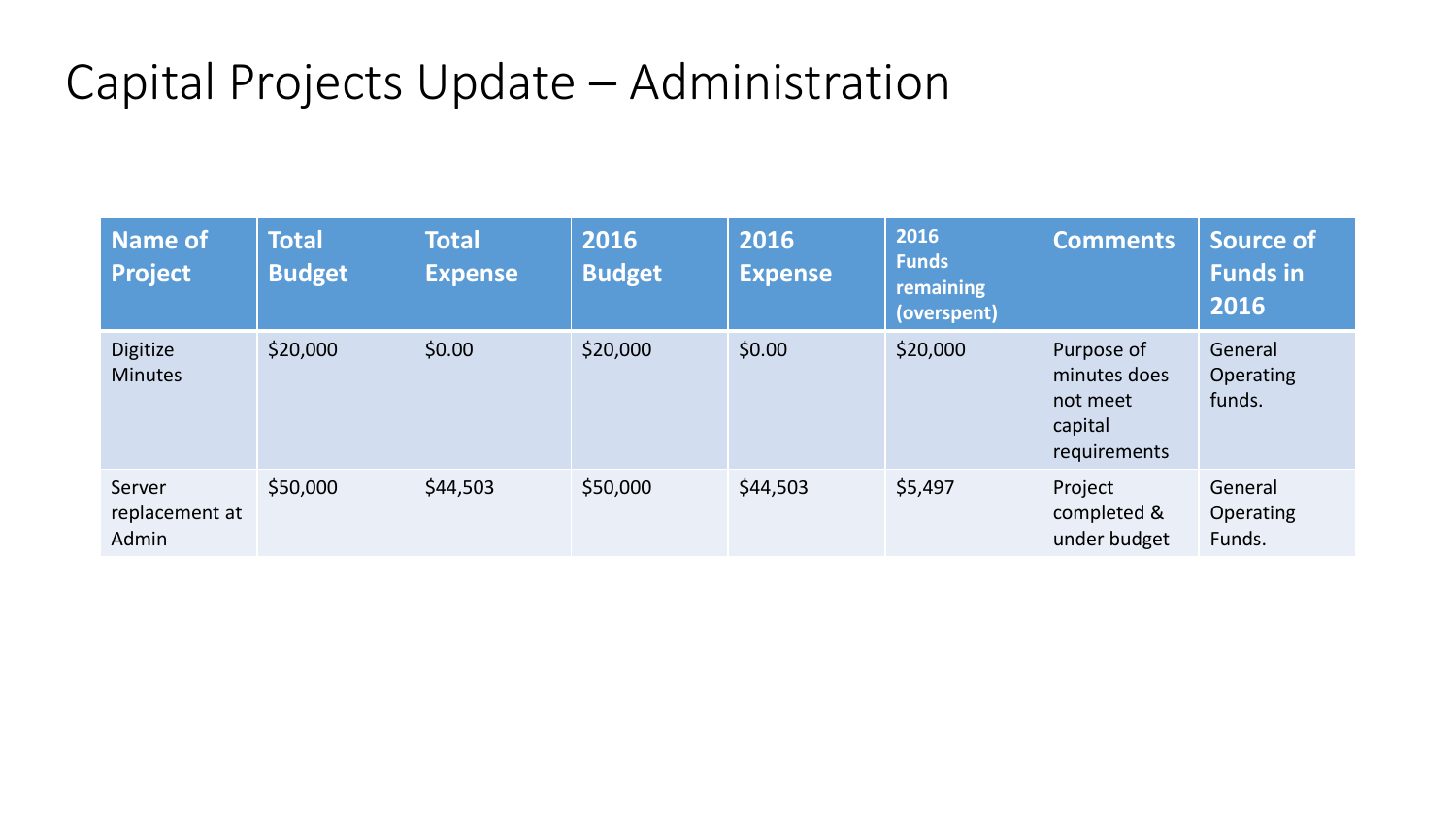# Capital Projects Update – Administration

| <b>Name of</b><br><b>Project</b>            | <b>Total</b><br><b>Budget</b> | <b>Total</b><br><b>Expense</b> | 2016<br><b>Budget</b> | 2016<br><b>Expense</b> | 2016<br><b>Funds</b><br><b>remaining</b><br>(overspent) | <b>Comments</b>                                   | <b>Source of</b><br><b>Funds in</b><br>2016 |
|---------------------------------------------|-------------------------------|--------------------------------|-----------------------|------------------------|---------------------------------------------------------|---------------------------------------------------|---------------------------------------------|
| <b>Strategic Plan</b>                       | \$50,000                      | \$46,542                       | \$50,000              | \$46,542               | \$3,458                                                 | Strategic plan<br>will be<br>carryover to<br>2017 | General<br>operating<br>funds.              |
| Land Purchase<br>for drainage/<br>easements | \$100,000                     | \$1,332                        | \$100,000             | \$1,332                | \$98,668                                                |                                                   | General<br><b>Operating</b><br>Funds        |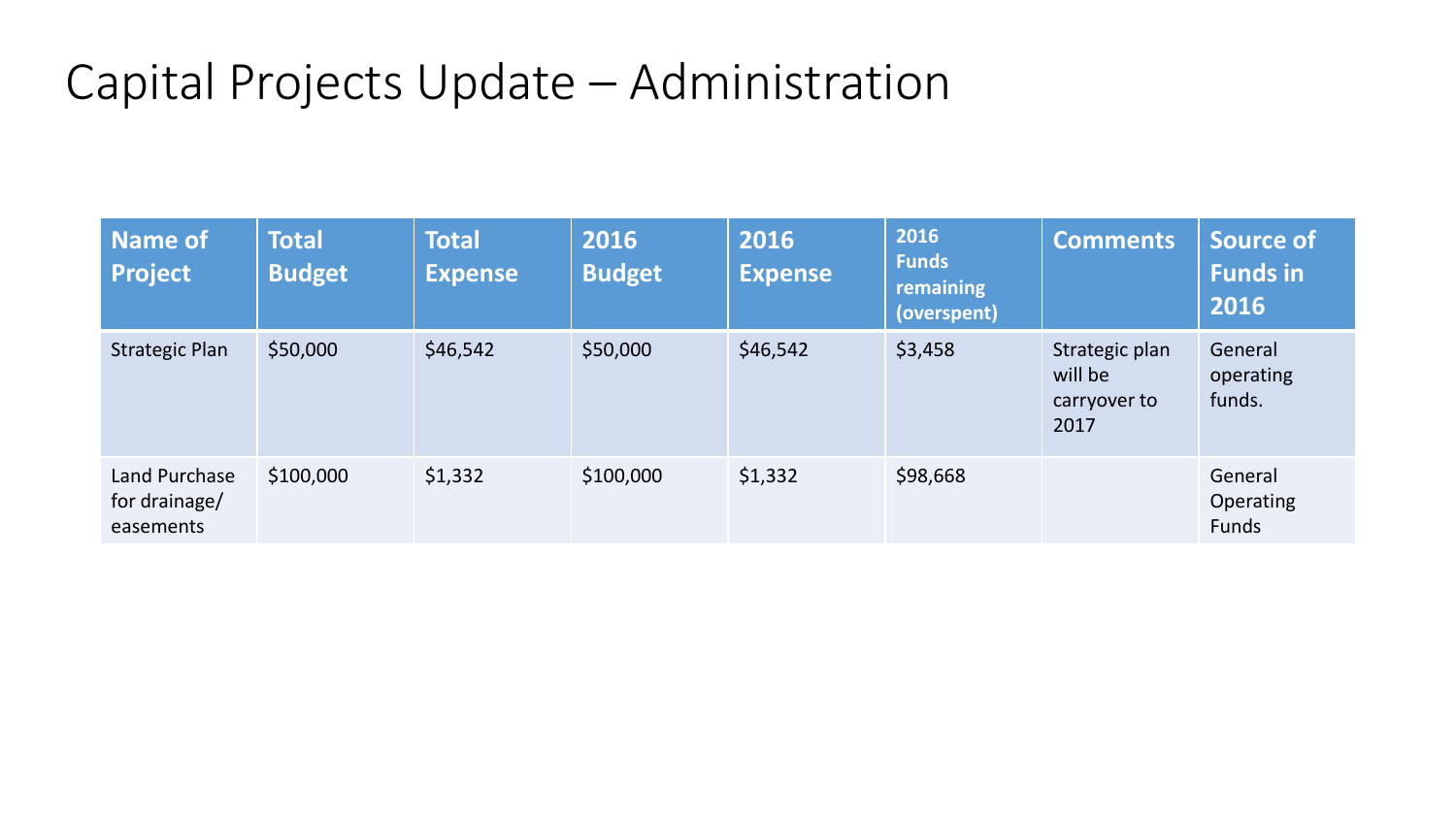# Capital Projects Update – Fire Department

| <b>Name of</b><br><b>Project</b> | <b>Total</b><br><b>Budget</b> | <b>Total</b><br><b>Expense</b> | 2016<br><b>Budget</b> | 2016<br><b>Expense</b> | 2016<br><b>Funds</b><br><b>remaining</b><br>(overspent) | <b>Comments</b>      | Source of<br><b>Funds in</b><br>2016        |
|----------------------------------|-------------------------------|--------------------------------|-----------------------|------------------------|---------------------------------------------------------|----------------------|---------------------------------------------|
| <b>Turn Out Gear</b>             | \$17,600                      | \$17,552                       | \$17,600              | \$17,552               | \$48                                                    | Purchased<br>Gear    | General<br><b>Operating</b><br><b>Funds</b> |
| <b>Digital Radios</b>            | \$40,000                      | 0.00                           | \$40,000              | 0.00                   | \$40,000                                                | Carryover to<br>2017 | Capital<br>Requirements<br>Reserve          |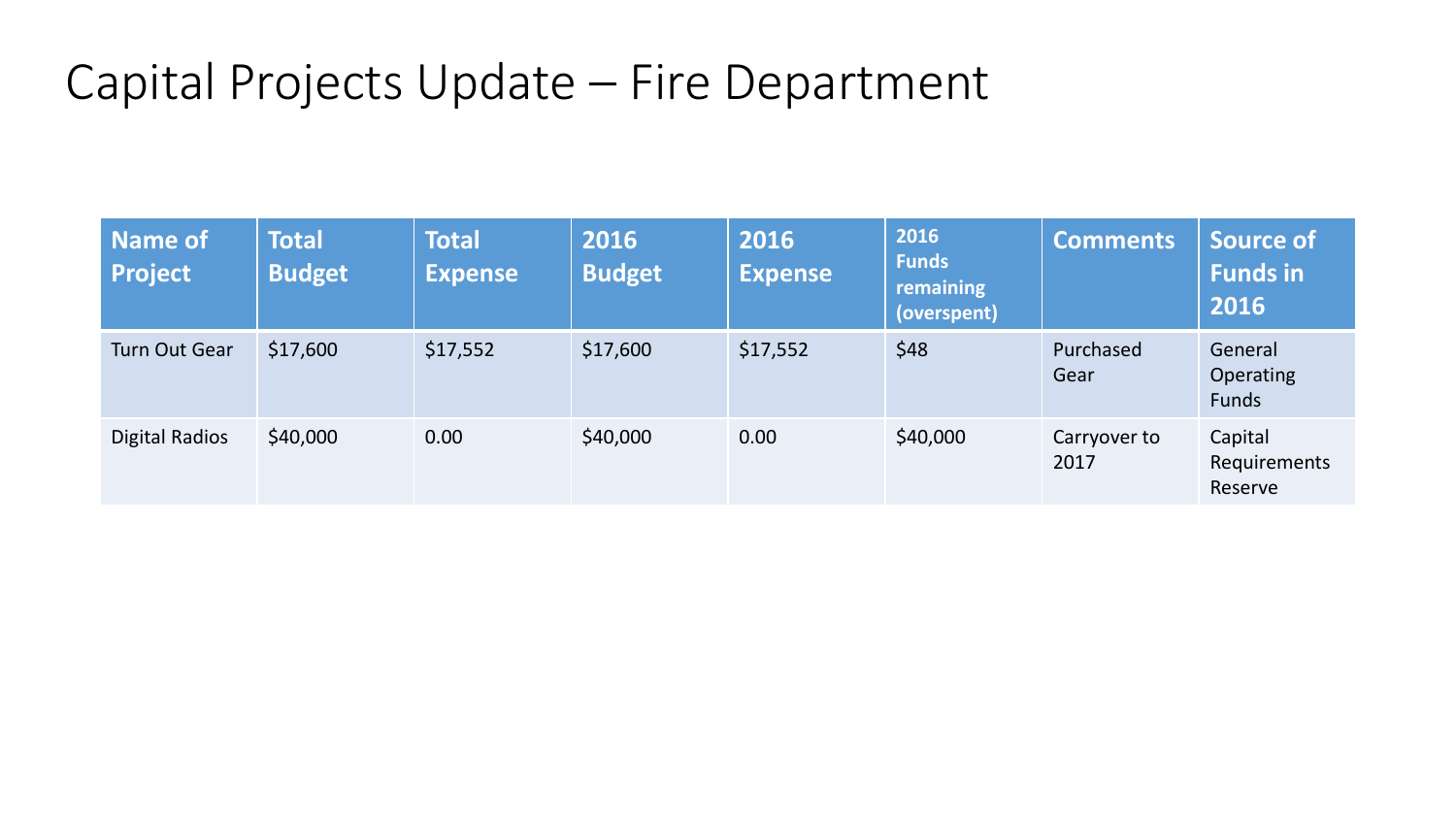## Capital Projects Update – Planning

| Name of<br><b>Project</b>     | <b>Total</b><br><b>Budget</b> | <b>Total</b><br><b>Expense</b> | 2016<br><b>Budget</b> | 2016<br><b>Expense</b> | 2016<br><b>Funds</b><br>remaining<br>(overspent) | <b>Comments</b>                                     | Source of<br><b>Funds in</b><br>2016 |
|-------------------------------|-------------------------------|--------------------------------|-----------------------|------------------------|--------------------------------------------------|-----------------------------------------------------|--------------------------------------|
| Master<br>Development<br>Plan | \$75,000                      | \$0.00                         | \$75,000              | \$0.00                 | \$75,000                                         | No expenses or<br>invoices for<br>2016<br>processed | General<br>operating<br>funds        |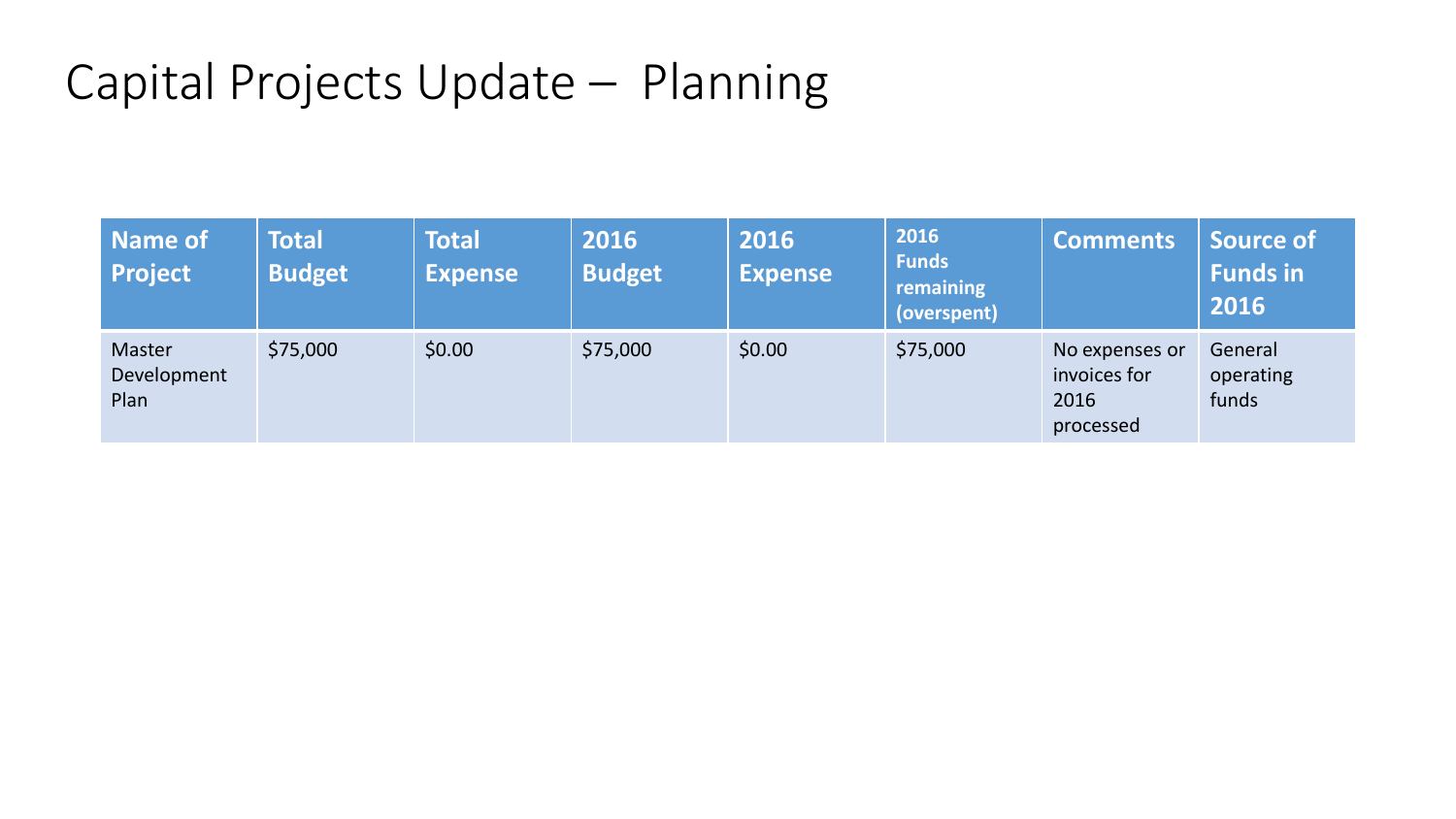# Capital Projects Update – Solid Waste

| <b>Name of</b><br><b>Project</b>                     | <b>Total</b><br><b>Budget</b> | <b>Total</b><br><b>Expense</b> | 2016<br><b>Budget</b> | 2016<br><b>Expense</b> | 2016<br><b>Funds</b><br>remaining<br>(overspent) | <b>Comments</b>                                                            | <b>Source of</b><br><b>Funds in</b><br>2016 |
|------------------------------------------------------|-------------------------------|--------------------------------|-----------------------|------------------------|--------------------------------------------------|----------------------------------------------------------------------------|---------------------------------------------|
| Backhoe for<br>Oakwood<br><b>Transfer</b><br>station | \$81,309                      | \$81,309                       | \$11,300              | \$11,298               | \$2.00                                           | Lease complete                                                             | General<br><b>Operating</b><br>funds        |
| Landfill Closure                                     | $\ast$                        | \$510,374                      | \$64,747              | \$51,380               | \$13,367                                         | Carry forward.<br><i>*Total amount</i><br>budget under<br>further analysis | General<br>Reserve                          |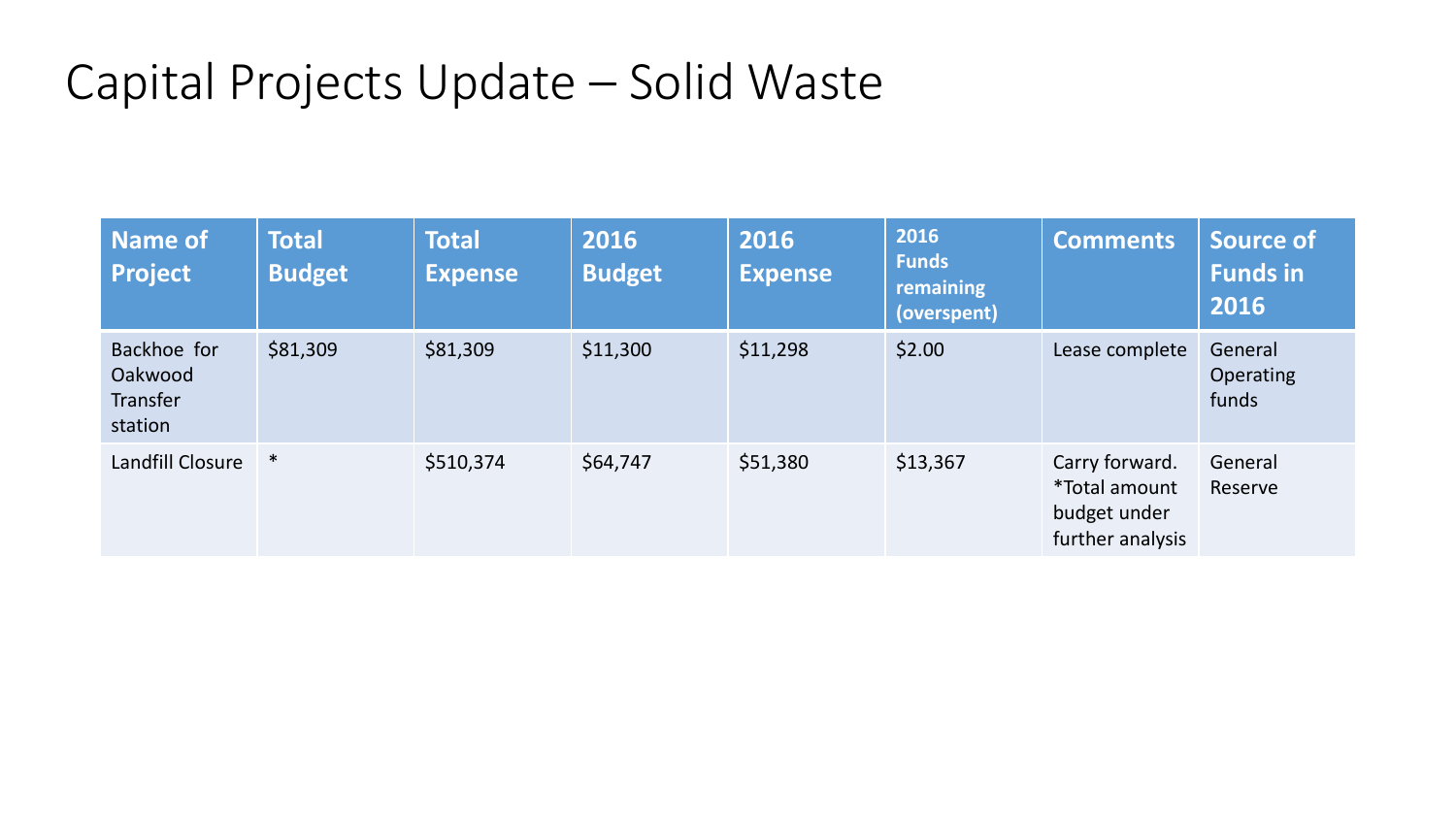| <b>Name of</b><br><b>Project</b>       | <b>Total</b><br><b>Budget</b> | <b>Total</b><br><b>Expense</b> | 2016<br><b>Budget</b> | 2016<br><b>Expense</b> | 2016<br><b>Funds</b><br>remaining<br>(overspent) | <b>Comments</b>                                                                                                                                                                                                                      | <b>Source of</b><br><b>Funds in</b><br>2016 |
|----------------------------------------|-------------------------------|--------------------------------|-----------------------|------------------------|--------------------------------------------------|--------------------------------------------------------------------------------------------------------------------------------------------------------------------------------------------------------------------------------------|---------------------------------------------|
| <b>Water System</b><br><b>Upgrades</b> | \$625,000                     | \$0.00                         | \$625,000             | \$0.00                 | \$625,000                                        | Carry Forward.<br>Potential new<br>well sites<br>based on<br><b>Friesen Drillers</b><br>study<br>identified and<br>discussed with<br>Council. RFP to<br>design and<br>install new<br>wells will be<br>advertised in<br>February 2017 | Water Levy<br>Reserve                       |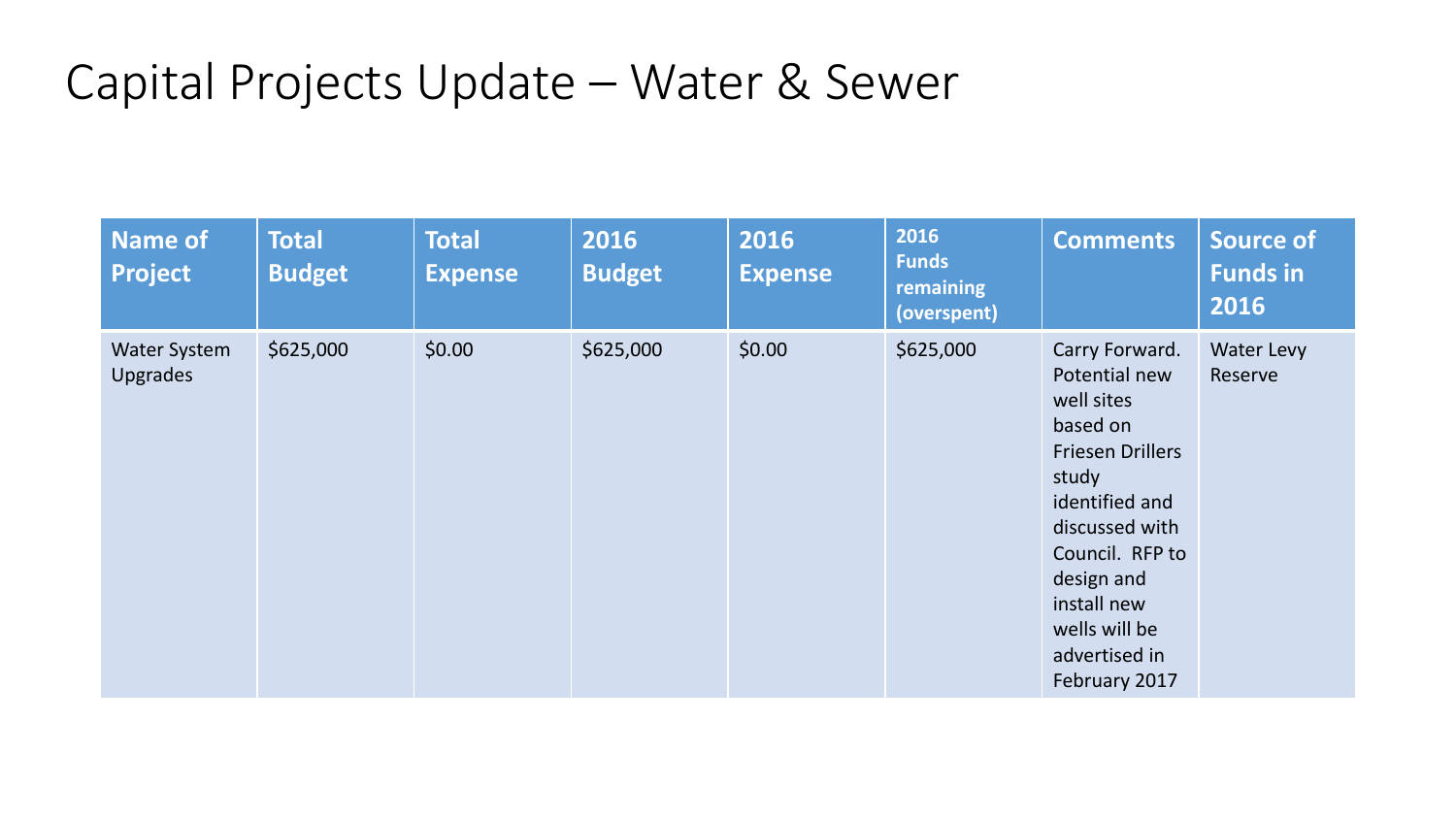| Name of<br><b>Project</b>                 | <b>Total</b><br><b>Budget</b> | <b>Total</b><br><b>Expense</b> | 2016<br><b>Budget</b> | 2016<br><b>Expense</b> | 2016<br><b>Funds</b><br>remaining<br>(overspent) | <b>Comments</b>                                                                                                             | <b>Source of</b><br><b>Funds in</b><br>2016                                     |
|-------------------------------------------|-------------------------------|--------------------------------|-----------------------|------------------------|--------------------------------------------------|-----------------------------------------------------------------------------------------------------------------------------|---------------------------------------------------------------------------------|
| <b>Dugald Water</b><br>Treatment<br>Plant | \$10,000                      | \$0.00                         | \$10,000              | \$0.00                 | \$10,000                                         | Carry Forward                                                                                                               | <b>Water Levy</b><br>Reserve                                                    |
| Oakbank Water<br>Treatment<br>Plant (UV)  | \$350,000                     | \$354,006                      | \$350,000             | \$340,650              | \$9,350                                          | Complete.<br>\$13,356 spent<br>in 2015 from<br><b>Utility General</b><br>operating fund.<br>(2015 budget)<br>was \$300,000) | \$40,650 Utility<br>Reserve<br>\$300,000<br><b>Utility General</b><br>Operating |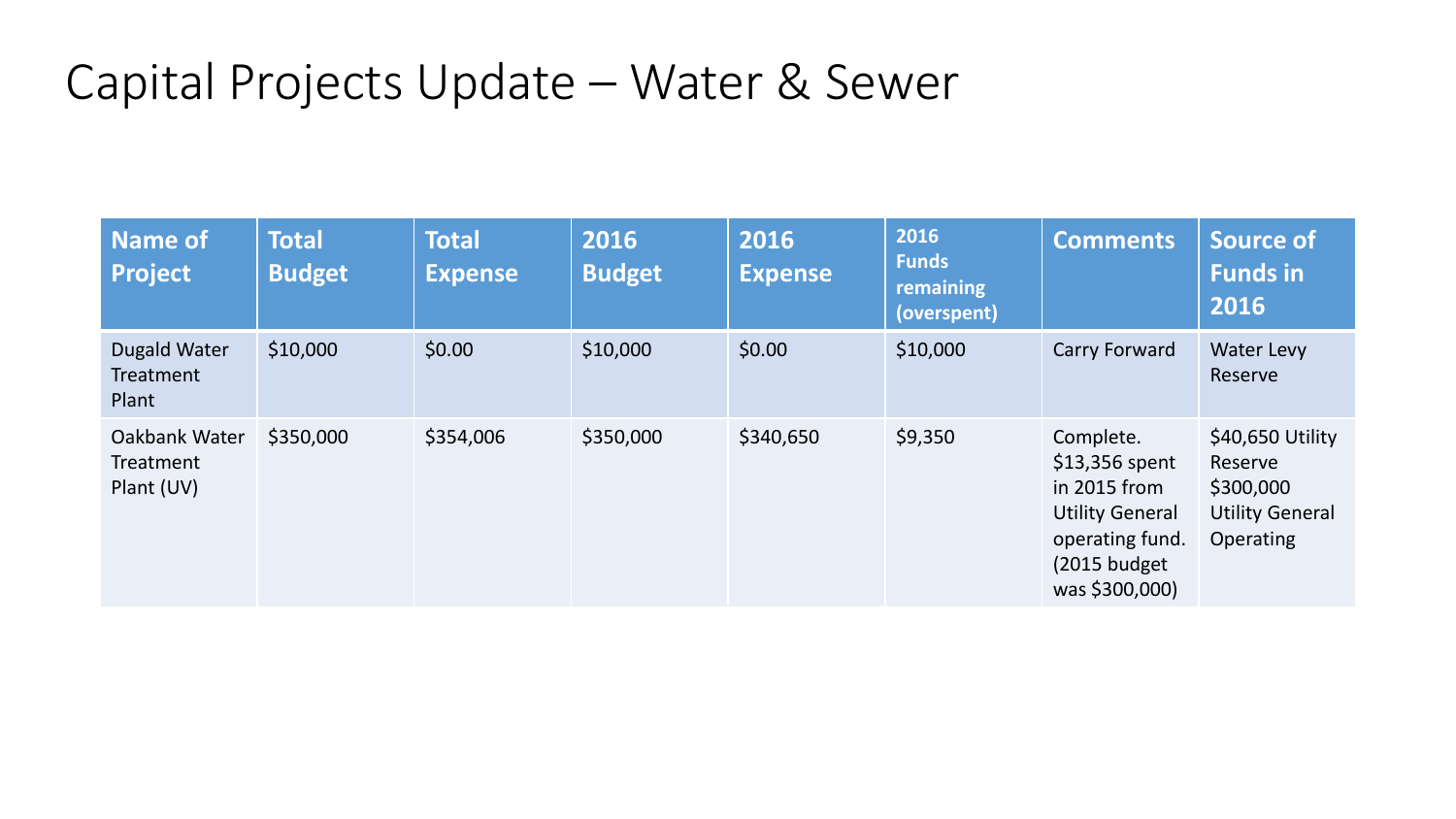| <b>Name of</b><br><b>Project</b> | <b>Total</b><br><b>Budget</b> | <b>Total</b><br><b>Expense</b> | 2016<br><b>Budget</b> | 2016<br><b>Expense</b> | 2016<br><b>Funds</b><br>remaining<br>(overspent) | <b>Comments</b>                                                                                                                                                                                                                                                                                                                     | <b>Source of</b><br><b>Funds in</b><br>2016                                                                                                                               |
|----------------------------------|-------------------------------|--------------------------------|-----------------------|------------------------|--------------------------------------------------|-------------------------------------------------------------------------------------------------------------------------------------------------------------------------------------------------------------------------------------------------------------------------------------------------------------------------------------|---------------------------------------------------------------------------------------------------------------------------------------------------------------------------|
| Phosphorous<br>Removal Study     | \$40,000                      | \$12,700                       | \$40,000              | \$12,700               | \$27,300                                         | Dillon consulting<br>submitted the<br>draft report on<br>phase II study on<br>July 22, 2016. A<br>report was sent<br>to council to<br>continue with the<br>existing chemical<br>application<br>method for<br>phosphorus<br>removal until a<br>proven<br>environmentally<br>friendly option is<br>available. Report<br>was accepted. | <b>Utility General</b><br>operating.<br>*annual<br>Phosphorous<br>removal<br>application<br>appears to<br>meet<br>operational<br>expenses and<br>not capital<br>criteria. |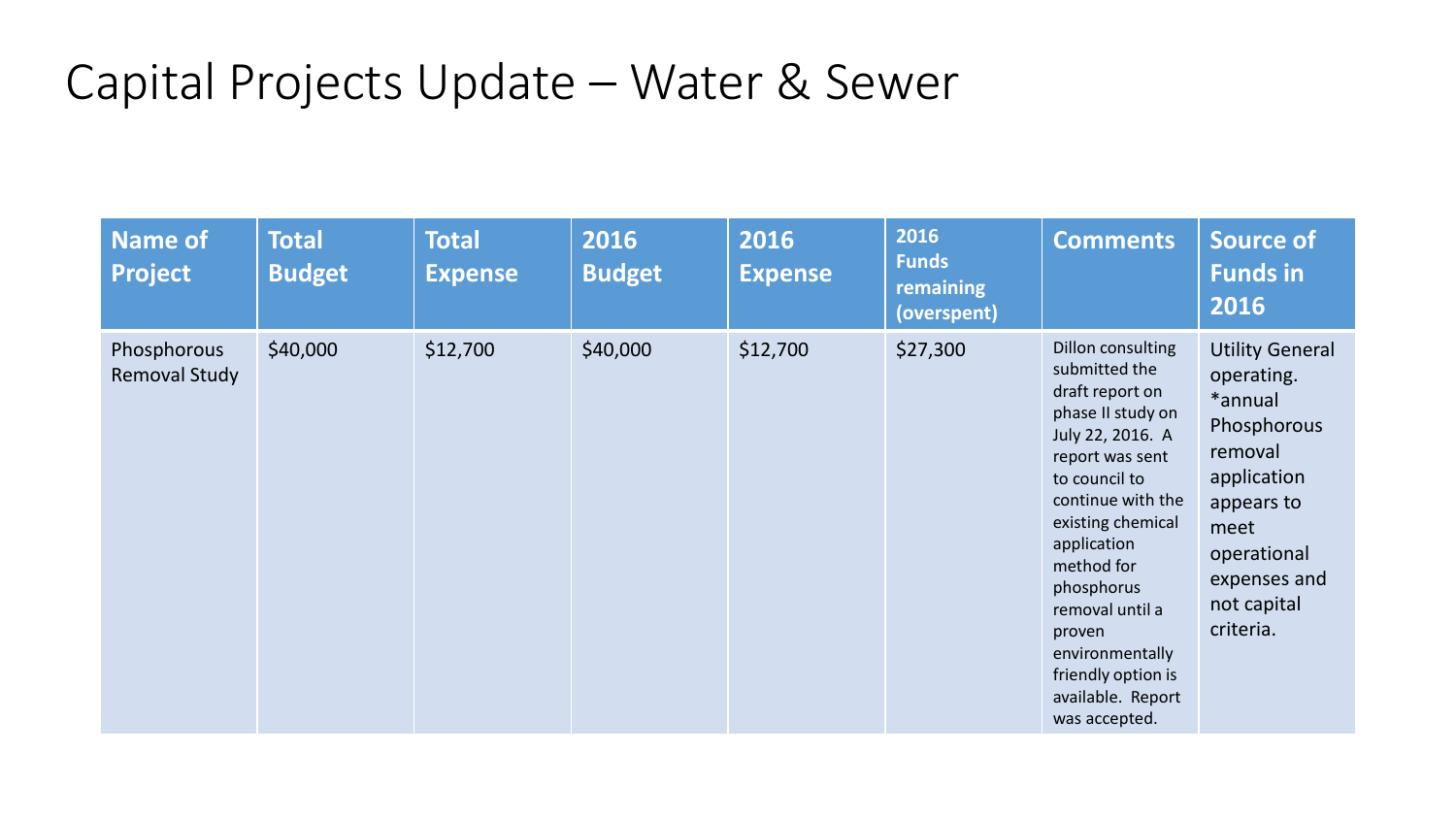| <b>Name of</b><br><b>Project</b>               | <b>Total</b><br><b>Budget</b> | <b>Total</b><br><b>Expense</b> | 2016<br><b>Budget</b> | 2016<br><b>Expense</b> | 2016<br><b>Funds</b><br>remaining<br>(overspent) | <b>Comments</b>                                                                                                                                       | <b>Source of</b><br><b>Funds in</b><br>2016                                                     |
|------------------------------------------------|-------------------------------|--------------------------------|-----------------------|------------------------|--------------------------------------------------|-------------------------------------------------------------------------------------------------------------------------------------------------------|-------------------------------------------------------------------------------------------------|
| Vehicle                                        | \$35,000                      | \$37,126                       | \$35,000              | \$37,126               | (52, 126)                                        | Purchase,<br>additional<br>radios were<br>not budgeted<br>but required<br>for the<br>operation of<br>the vehicle and<br>included in<br>value of asset | <b>Utility General</b><br>Operating                                                             |
| Oakbank Water<br><b>Main Extension</b><br>2017 |                               | \$12,370                       | \$0.00                | \$12,370               | (\$12,370)                                       | Costs for LID in<br><b>Oakbank</b>                                                                                                                    | Was not<br>budgeted in<br>2016. Expense<br>to be funded<br>from Utility<br>General<br>Operating |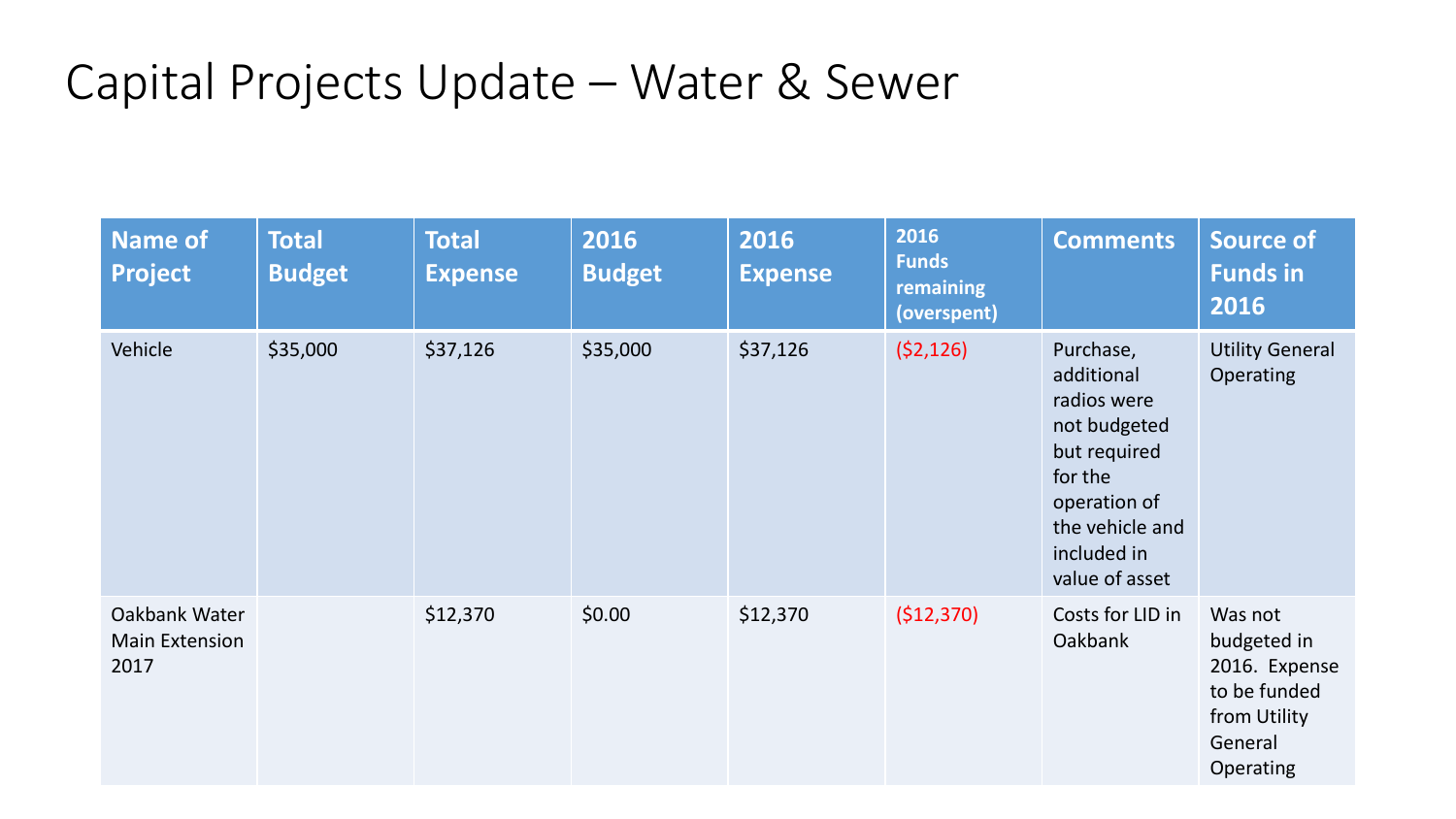| <b>Name of</b><br><b>Project</b>         | <b>Total</b><br><b>Budget</b> | <b>Total</b><br><b>Expense</b> | 2016<br><b>Budget</b> | 2016<br><b>Expense</b> | 2016<br><b>Funds</b><br>remaining<br>(overspent) | <b>Comments</b>            | Source of<br><b>Funds in</b><br>2016                                 |
|------------------------------------------|-------------------------------|--------------------------------|-----------------------|------------------------|--------------------------------------------------|----------------------------|----------------------------------------------------------------------|
| Capability And<br>Vulnerability<br>Study | \$96,500                      | \$6,000                        | \$96,500              | \$6,000                | \$90,500                                         | carry forward<br>to 2017   | General<br>operating<br>funds.                                       |
| Well<br>Monitoring and<br>testing        | \$10,000                      | \$0.00                         | \$10,000              | \$0.00                 | \$10,000                                         | carry forward<br>to 2017   | General<br>operating<br>funds.                                       |
| Lagoon<br>Decommission                   | \$1,195,000                   | \$373,457                      | \$600,000             | \$350,923              | \$249,077                                        | Carry forward.<br>Ongoing. | \$150,923<br>General<br>Reserve<br>\$200,000<br><b>Sewer Reserve</b> |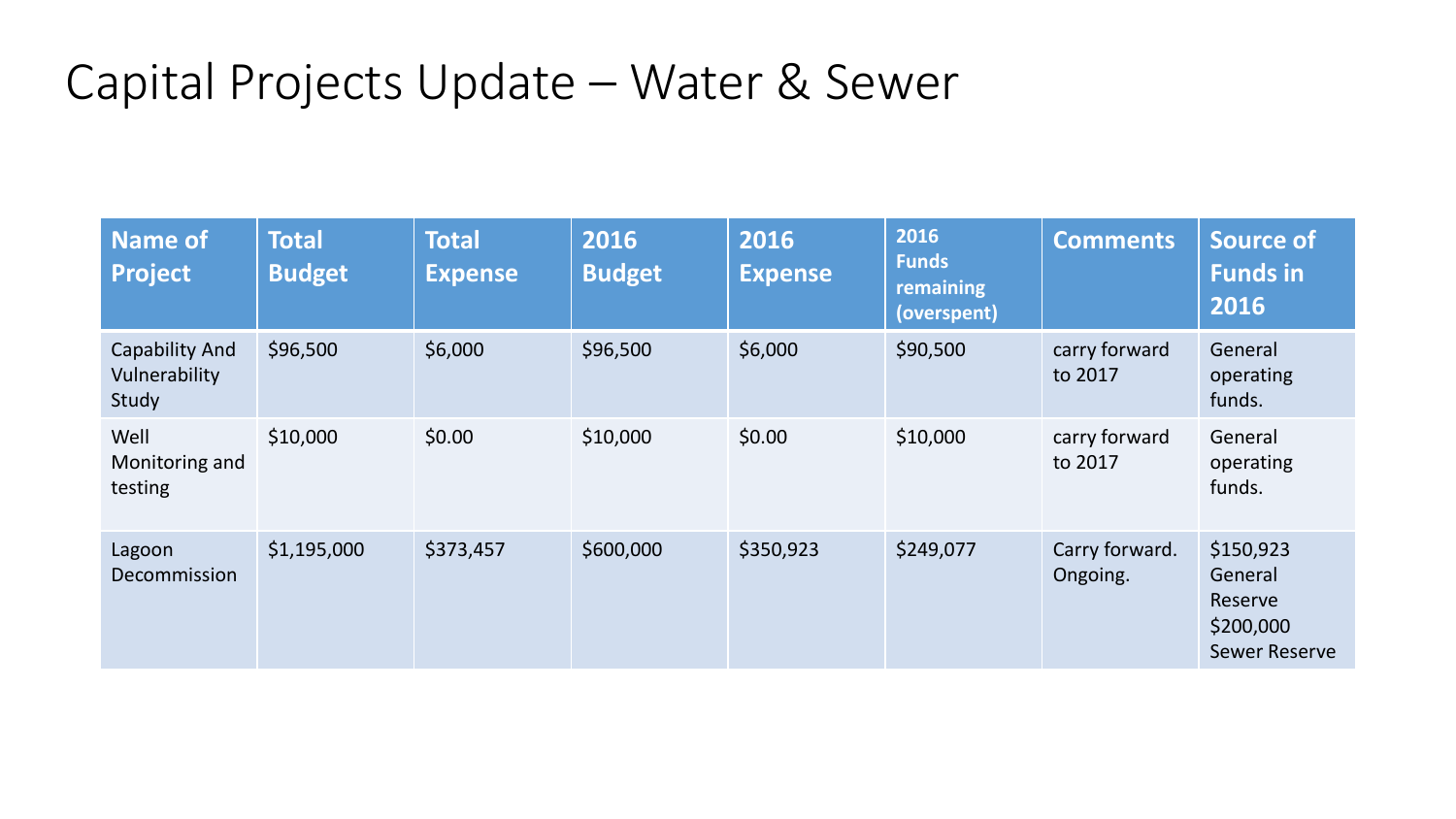| Name of<br><b>Project</b>                                                  | <b>Total</b><br><b>Budget</b> | <b>Total</b><br><b>Expense</b> | 2016<br><b>Budget</b> | 2016<br><b>Expense</b> | 2016<br><b>Funds</b><br>remaining<br>(overspent) | <b>Comments</b>                         | <b>Source of</b><br><b>Funds in</b><br>2016                         |
|----------------------------------------------------------------------------|-------------------------------|--------------------------------|-----------------------|------------------------|--------------------------------------------------|-----------------------------------------|---------------------------------------------------------------------|
| <b>Oakbank</b><br>Sewage Force<br>main & Lift<br><b>Station</b><br>Upgrade | \$2,750,000                   | \$1,880,275                    | \$2,710,070           | \$1,840,346            | \$869,724                                        | carry forward<br>to complete in<br>2017 | 1/3 Federal<br>gov, $1/3$<br>Provincial gov<br>1/3 Sewer<br>reserve |
| Phosphorus<br>Removal<br>Equipment                                         | \$250,000                     | \$64,291                       | \$250,000             | \$64,291               | \$185,709                                        | Complete                                | <b>Sewer Reserve</b>                                                |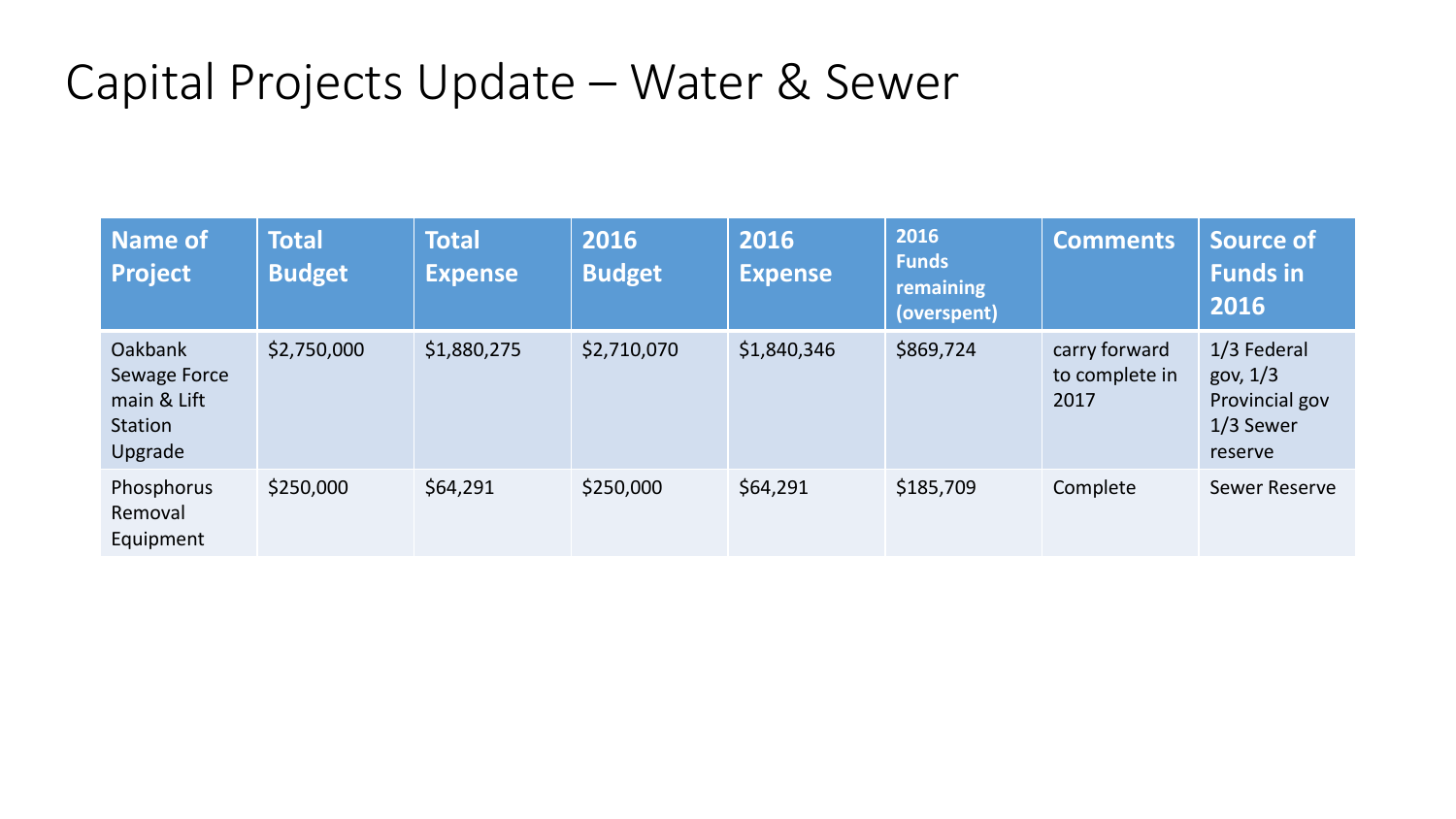# Capital Projects Update – Facilities Department

| Name of<br><b>Project</b>                    | <b>Total</b><br><b>Budget</b> | <b>Total</b><br><b>Expense</b> | 2016<br><b>Budget</b> | 2016<br><b>Expense</b> | 2016<br><b>Funds</b><br>remaining<br>(overspent) | <b>Comments</b>                  | <b>Source of</b><br><b>Funds in</b><br>2016 |
|----------------------------------------------|-------------------------------|--------------------------------|-----------------------|------------------------|--------------------------------------------------|----------------------------------|---------------------------------------------|
| Fire Station 2<br><b>Renovations</b>         | \$20,209                      | \$20,209                       | \$20,209              | \$20,209               | \$0.00                                           | Complete                         | <b>Public Building</b><br>Reserve           |
| Firehall #3                                  | \$100,000                     | \$0.00                         | \$100,000             | \$0.00                 | \$100,000                                        | Carry Forward                    | <b>Public Building</b><br>Reserve           |
| Public Works-<br>Planning door               | \$10,000                      | \$6,588                        | \$10,000              | \$6,588                | \$3,412                                          | Complete                         | General<br><b>Operating Fund</b>            |
| <b>Public Works</b><br>Generator             | \$25,000                      | \$0.00                         | \$25,000              | \$0.00                 | \$25,000                                         | Carry Forward                    | General<br><b>Operating Fund</b>            |
| <b>Public Works</b><br><b>Trailer Rental</b> | \$35,000                      | \$0.00                         | \$35,000              | \$0.00                 | \$35,000                                         | No longer<br>required in<br>2016 | <b>Public Building</b><br>Reserve           |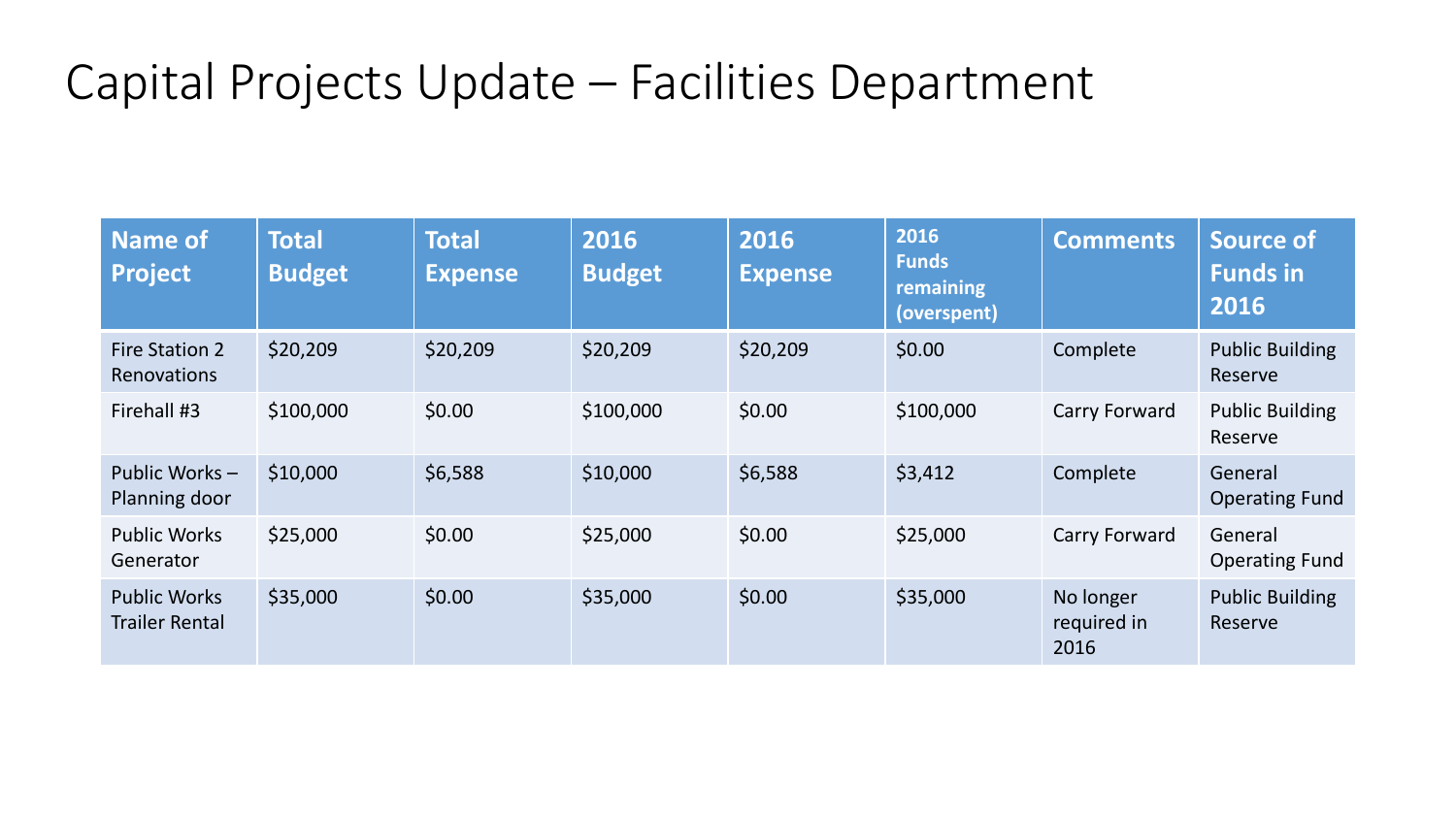# Capital Projects Update – Facilities Department

| Name of<br><b>Project</b>                                                     | <b>Total</b><br><b>Budget</b> | <b>Total</b><br><b>Expense</b> | 2016<br><b>Budget</b> | 2016<br><b>Expense</b> | 2016<br><b>Funds</b><br>remaining<br>(overspent) | <b>Comments</b> | <b>Source of</b><br><b>Funds in</b><br>2016 |
|-------------------------------------------------------------------------------|-------------------------------|--------------------------------|-----------------------|------------------------|--------------------------------------------------|-----------------|---------------------------------------------|
| Pleasantview<br>Lodge                                                         | \$30,000                      | \$5,850                        | \$30,000              | \$5,850                | \$24,150                                         | Carry over      | General<br><b>Operating</b><br>Fund.        |
| Oakwood<br>transfer Station<br>$-$ Outside<br>Lighting<br><i>improvements</i> | \$18,000                      | \$10,530                       | \$18,000              | \$10,530               | \$7,470                                          | Complete        | General<br><b>Operating Fund</b>            |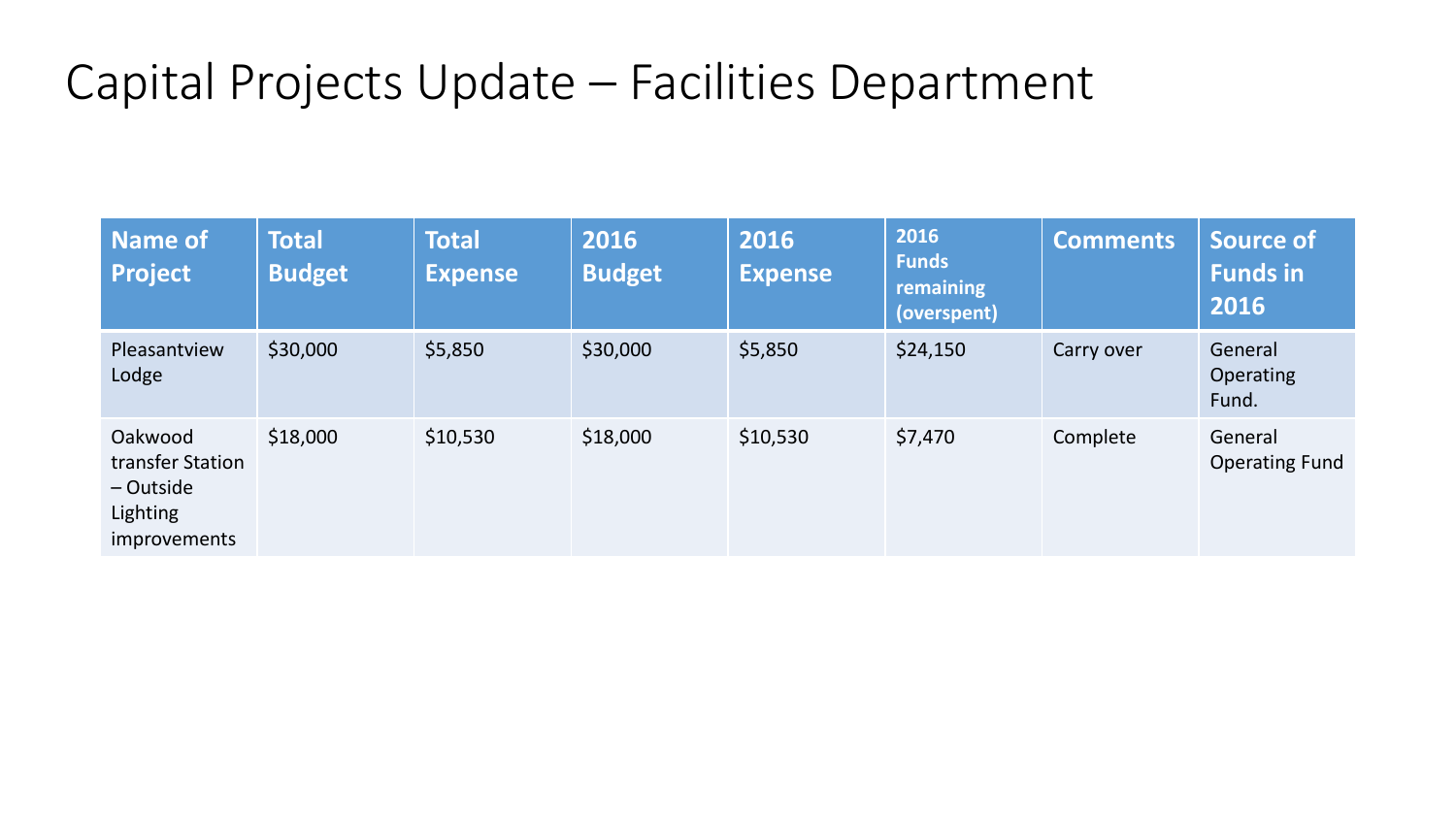| <b>Name of</b><br><b>Project</b>                           | <b>Total</b><br><b>Budget</b> | <b>Total</b><br><b>Expense</b> | 2016<br><b>Budget</b> | 2016<br><b>Expense</b> | 2016<br><b>Funds</b><br>remaining<br>(overspent) | <b>Comments</b>                                                                          | <b>Source of</b><br><b>Funds in</b><br>2016                                                  |
|------------------------------------------------------------|-------------------------------|--------------------------------|-----------------------|------------------------|--------------------------------------------------|------------------------------------------------------------------------------------------|----------------------------------------------------------------------------------------------|
| <b>Hard Surface</b><br>Replacement<br>Program              | \$759,813                     | \$850,968                      | \$759,813             | \$850,968              | (591, 155)                                       | Complete<br>October                                                                      | <b>Budget from</b><br>Gas Tax<br>Reserve<br>General<br><b>Operating Fund</b><br>for overage. |
| Springfield and<br><b>PR 206</b><br>Intersection<br>lights | \$2,700,000                   | \$1,869,530                    | \$2,700,000           | \$1,833,303            |                                                  | Carry Forward.<br>To be complete in<br>2017<br>Further analysis<br>on funds<br>remaining | 50% MI<br>50% RMS $-$<br>Capital levy<br>reserve                                             |
| Zora Bridge<br>Study                                       | \$15,000                      | \$15,121                       | \$15,000              | \$15,121               | (5121)                                           | Complete                                                                                 | \$15,000 CDI<br>Reserve<br>\$121 General<br>operating                                        |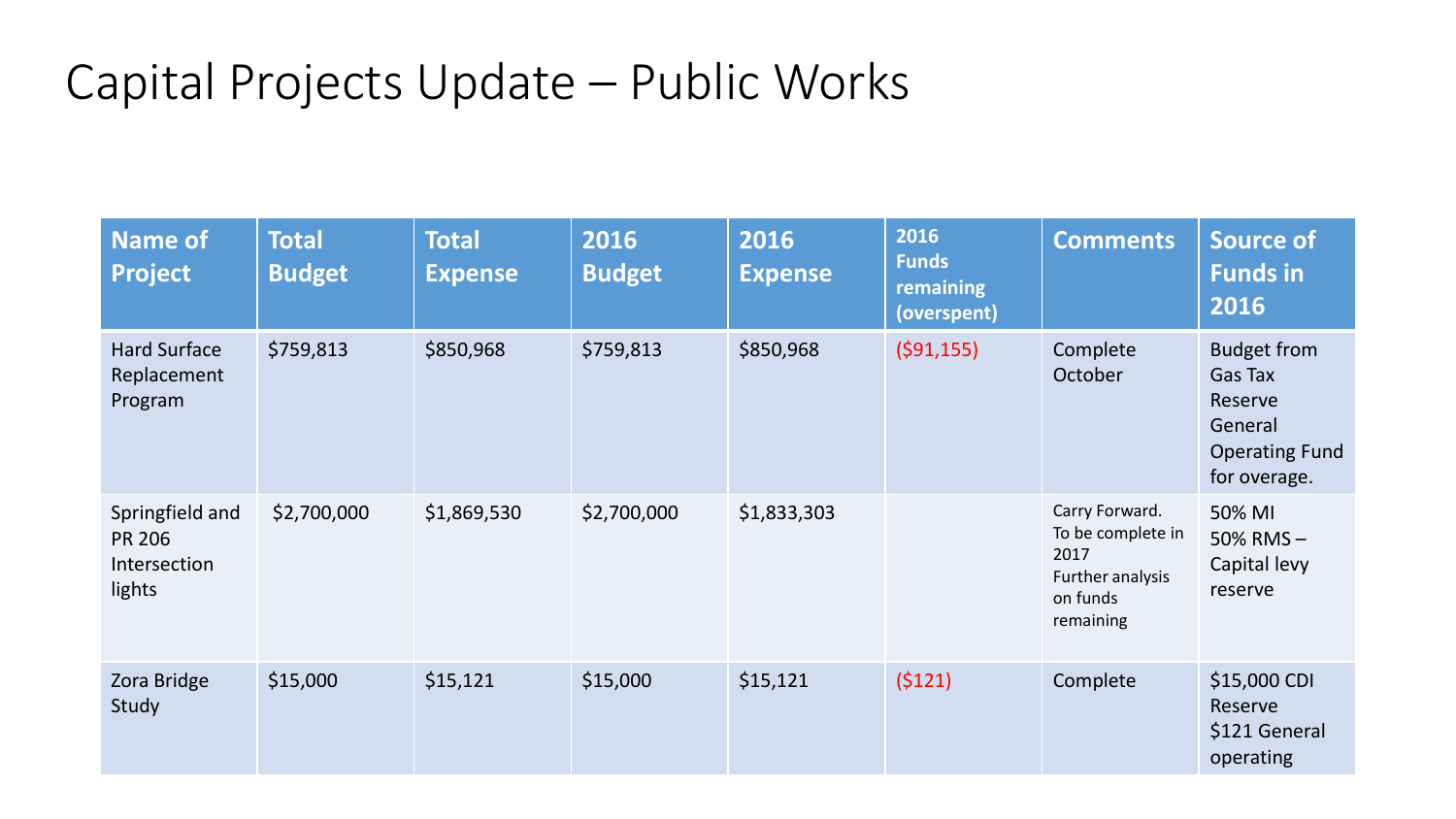| <b>Name of</b><br><b>Project</b> | <b>Total</b><br><b>Budget</b> | <b>Total</b><br><b>Expense</b> | 2016<br><b>Budget</b> | 2016<br><b>Expense</b> | 2016<br><b>Funds</b><br>remaining<br>(overspent) | <b>Comments</b>                                                                     | <b>Source of</b><br><b>Funds in</b><br>2016                                                                                                         |
|----------------------------------|-------------------------------|--------------------------------|-----------------------|------------------------|--------------------------------------------------|-------------------------------------------------------------------------------------|-----------------------------------------------------------------------------------------------------------------------------------------------------|
| Zora Bridge                      |                               | \$192,509                      |                       | \$192,509              | ( \$192,509)                                     | Complete in<br>2017. Bridge<br>open as of<br>December                               | By-law was not<br>prepared prior<br>to<br>construction.<br>Funding will be<br>utilized from<br>General<br>Operating<br>Unspent<br>budgeted<br>funds |
| Oakwood Road                     | \$350,000                     | \$159,947                      | \$350,000             | \$59,850               | \$290,150                                        | Carry forward.<br>Approx. \$64,00<br>total cost for<br>2017 to<br>complete<br>works | 50% General<br>operating fund<br>50% Provincial<br>grant                                                                                            |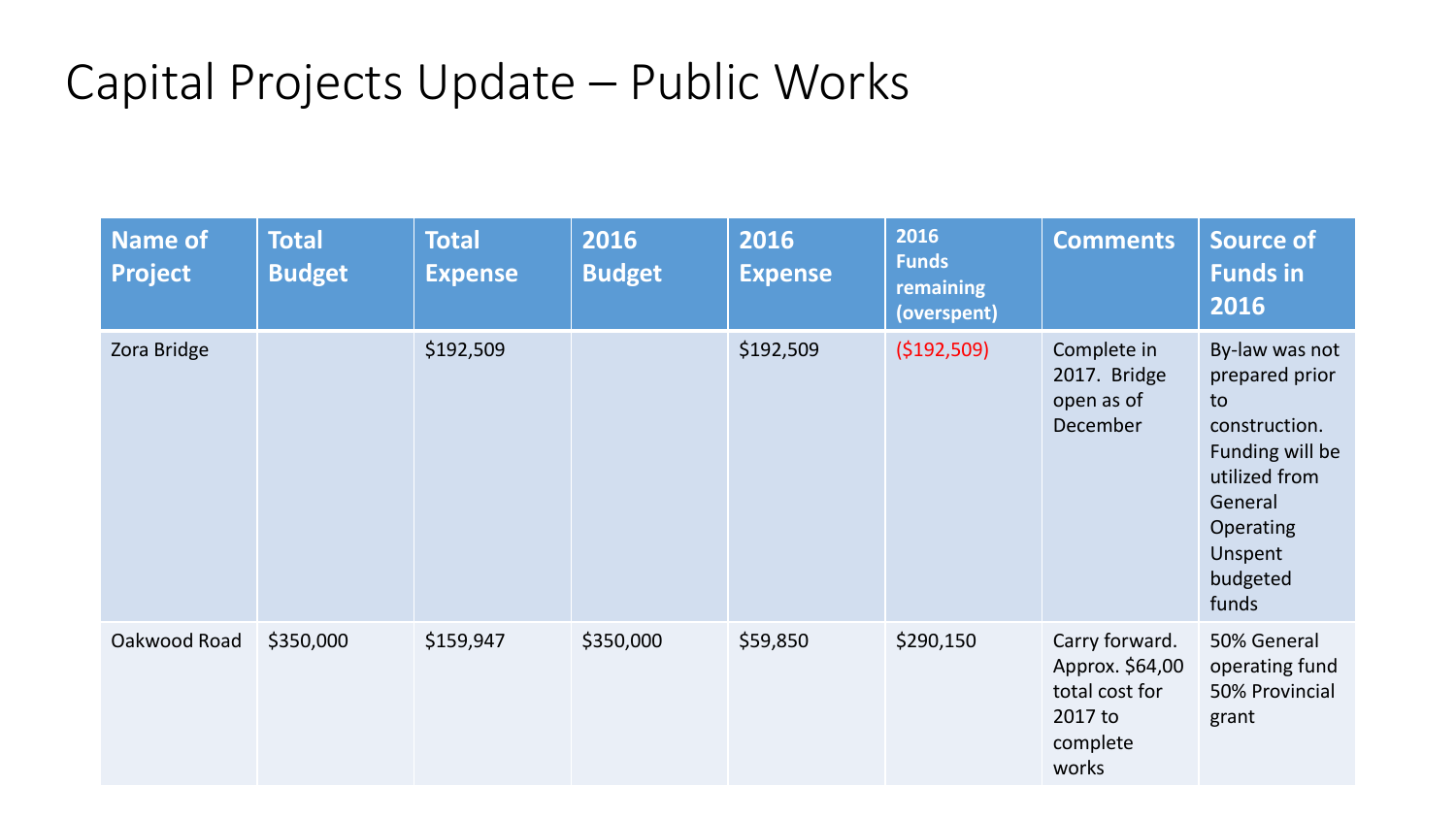| <b>Name of</b><br><b>Project</b> | <b>Total</b><br><b>Budget</b> | <b>Total</b><br><b>Expense</b> | 2016<br><b>Budget</b> | 2016<br><b>Expense</b> | 2016<br><b>Funds</b><br>remaining<br>(overspent) | <b>Comments</b>                                                                                                                                                                                                                          | <b>Source of</b><br><b>Funds in</b><br>2016 |
|----------------------------------|-------------------------------|--------------------------------|-----------------------|------------------------|--------------------------------------------------|------------------------------------------------------------------------------------------------------------------------------------------------------------------------------------------------------------------------------------------|---------------------------------------------|
| <b>GPS Survey</b><br>Equipment   | \$14,000                      | \$13,926                       | \$14,000              | \$13,926               | \$74                                             | Complete                                                                                                                                                                                                                                 | General<br><b>Operating</b><br><b>Funds</b> |
| Fleet<br>Management<br>Program   | \$1,120,000                   | \$807,187                      | \$1,120,000           | \$807,187              | \$312,813                                        | Carry forward.<br>-Fire Pumper<br>-Police Pursuit<br>vehicle<br>Purchased:<br>4) 2017 Chev<br>Silverado 4WD<br>1)2016 CAT<br>Grader<br>1) 2016 Case<br>Tractor & Mower<br>1) 2016 Schulte<br>Mower<br>Partial payment<br>for Fire Pumper | General<br><b>Operating Fund</b>            |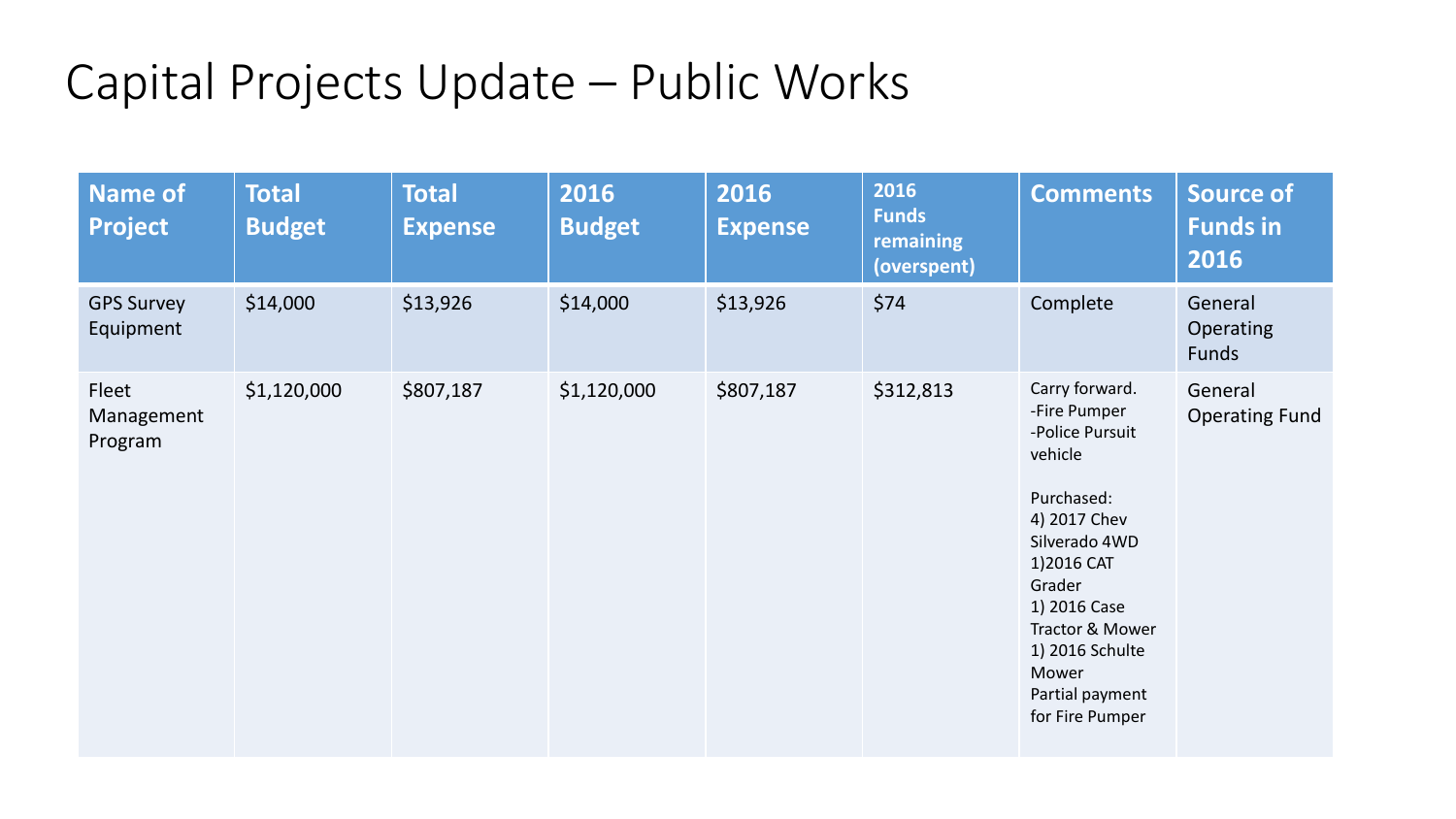| <b>Name of</b><br><b>Project</b>       | <b>Total</b><br><b>Budget</b> | <b>Total</b><br><b>Expense</b> | 2016<br><b>Budget</b> | 2016<br><b>Expense</b> | 2016<br><b>Funds</b><br>remaining<br>(overspent) | <b>Comments</b>                                                                                                                                                                                                                                                                                                                                                              | <b>Source of</b><br><b>Funds in</b><br>2016 |
|----------------------------------------|-------------------------------|--------------------------------|-----------------------|------------------------|--------------------------------------------------|------------------------------------------------------------------------------------------------------------------------------------------------------------------------------------------------------------------------------------------------------------------------------------------------------------------------------------------------------------------------------|---------------------------------------------|
| Cattail<br><b>Utilization</b><br>Study | \$5,000                       | $\boldsymbol{0}$               | \$5,000               | $\mathbf{0}$           | \$5,000                                          |                                                                                                                                                                                                                                                                                                                                                                              | General<br>Operating<br><b>Funds</b>        |
| <b>Cooks Creek</b><br>Dance<br>Academy | \$50,000                      | $\mathbf 0$                    | \$50,000              | $\mathbf{0}$           | \$50,000                                         | Carry forward.<br>Contact was made<br>with the duplex<br>owner in summer of<br>2016. It was<br>requested at that<br>time for a meeting<br>to be planned in the<br>fall of 2016 to<br>acquire land.<br>Numerous messages<br>have been left for<br>land owner however<br>no returned phone<br>calls have been<br>received, and<br>therefore no<br>meeting has been<br>arranged | General<br><b>Operating Fund</b>            |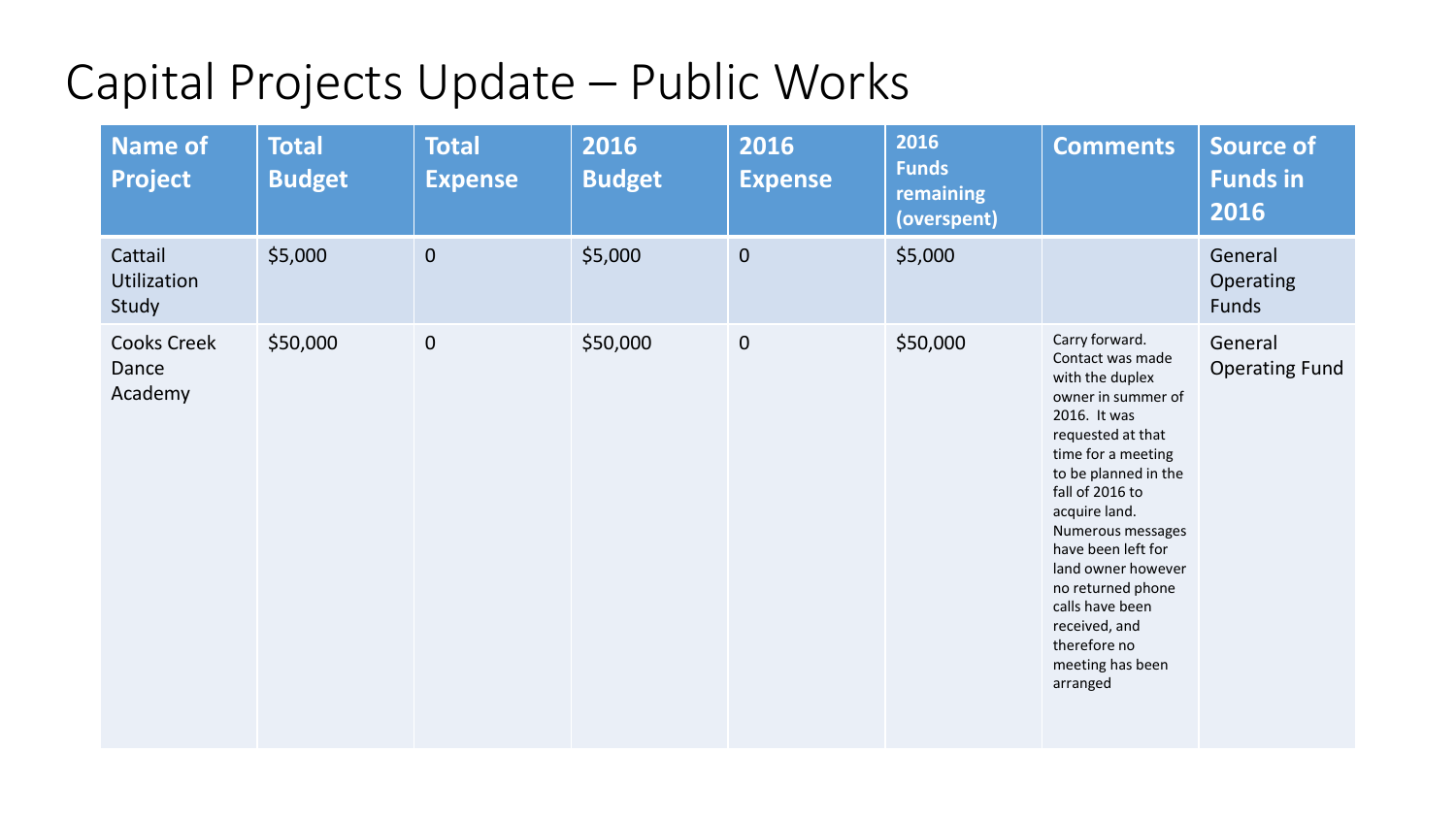| <b>Name of</b><br><b>Project</b>   | <b>Total</b><br><b>Budget</b> | <b>Total</b><br><b>Expense</b> | 2016<br><b>Budget</b> | 2016<br><b>Expense</b> | 2016<br><b>Funds</b><br>remaining<br>(overspent) | <b>Comments</b>                                                                            | <b>Source of</b><br><b>Funds in</b><br>2016 |
|------------------------------------|-------------------------------|--------------------------------|-----------------------|------------------------|--------------------------------------------------|--------------------------------------------------------------------------------------------|---------------------------------------------|
| <b>Gravel Pit</b><br>Assessment    | \$125,000                     | \$26,750                       | \$125,000             | \$26,750               | \$98.250                                         |                                                                                            | Gas Tax<br>Reserve                          |
| Heatherdale<br>Railway<br>Crossing | \$50,000                      | $\mathbf{0}$                   | \$50,000              | $\pmb{0}$              | \$50,000                                         | Carry Forward.<br>Signalized<br>warning system<br>materials have<br>been ordered<br>by CN. | General<br>Operating fund                   |
| <b>Ortho Photos</b>                | \$45,000                      | \$49,736                       | \$45,000              | \$49,736               | (54, 736)                                        | Complete                                                                                   | General<br><b>Operating Fund</b>            |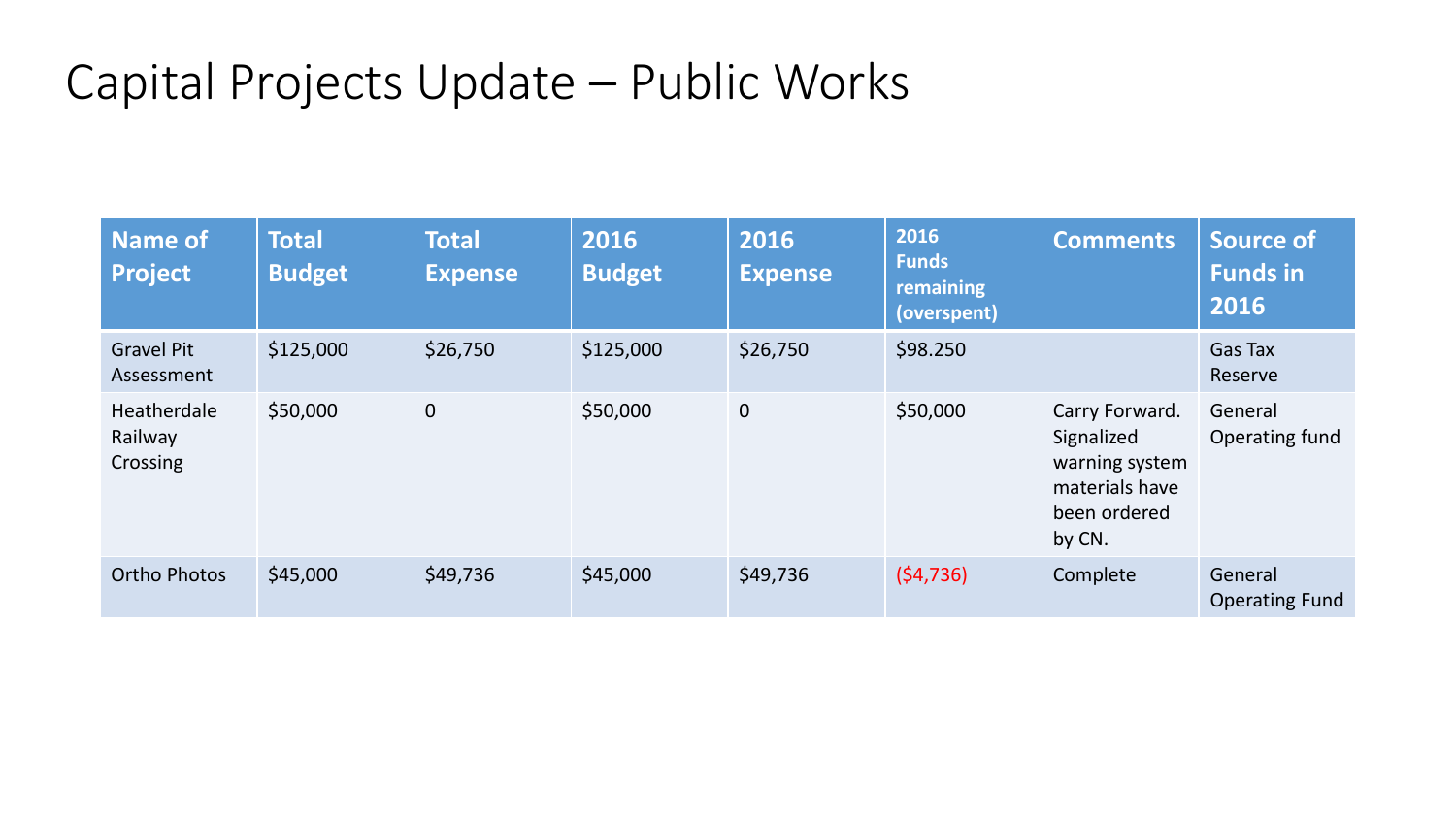| Name of<br><b>Project</b>              | <b>Total</b><br><b>Budget</b> | <b>Total</b><br><b>Expense</b> | 2016<br><b>Budget</b> | 2016<br><b>Expense</b> | 2016<br><b>Funds</b><br>remaining<br>(overspent) | <b>Comments</b>          | Source of<br><b>Funds in</b><br>2016 |
|----------------------------------------|-------------------------------|--------------------------------|-----------------------|------------------------|--------------------------------------------------|--------------------------|--------------------------------------|
| <b>Dundee Garson</b><br>Reconstruction | \$50,000                      | $\overline{0}$                 | \$50,000              | $\boldsymbol{0}$       | \$50,000                                         | Carry Forward<br>to 2017 | General<br><b>Operating</b><br>funds |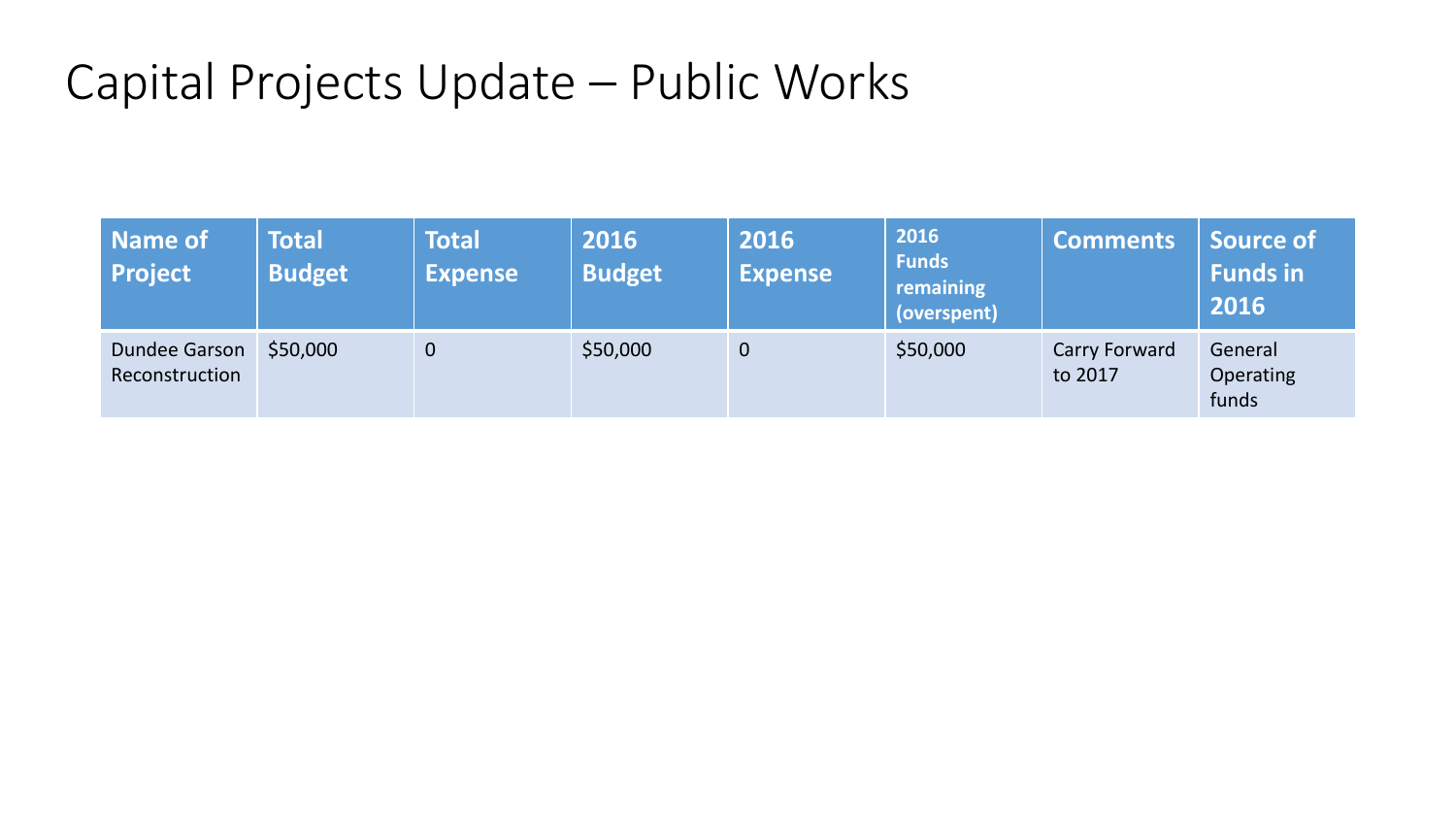# Capital Projects Update – Public Works - Drainage

| <b>Name of</b><br><b>Project</b>                    | <b>Total</b><br><b>Budget</b>        | <b>Total</b><br><b>Expense</b> | 2016<br><b>Budget</b> | 2016<br><b>Expense</b> | 2016<br><b>Funds</b><br>remaining<br>(overspent) | <b>Comments</b>                      | <b>Source of</b><br><b>Funds in</b><br>2016                                  |
|-----------------------------------------------------|--------------------------------------|--------------------------------|-----------------------|------------------------|--------------------------------------------------|--------------------------------------|------------------------------------------------------------------------------|
| <b>Drainage</b><br><b>Master Plan</b>               | \$100,000,<br>reduced to<br>\$50,000 | \$41,907                       | \$50,000              | \$41,907               | \$8,093                                          | Carry Forward<br>to 2017             | <b>CDI Reserve</b>                                                           |
| <b>Prairie Grove</b><br>diversion                   | \$50,000                             | \$70,229                       | \$50,000              | \$70,229               | (520, 229)                                       | Carry forward<br>approx.<br>\$10,000 | \$50,000<br>General<br>Reserve<br>\$20,229<br>General<br>Operating fund      |
| Sage West<br><b>Drainage</b><br><b>Improvements</b> | \$500,000                            | \$303,323                      | \$500,000             | \$303,323              | \$196,677                                        | Carry forward<br>approx.<br>\$50,000 | \$260,000<br>General<br>Operating<br>funds<br>\$43,323<br>General<br>Reserve |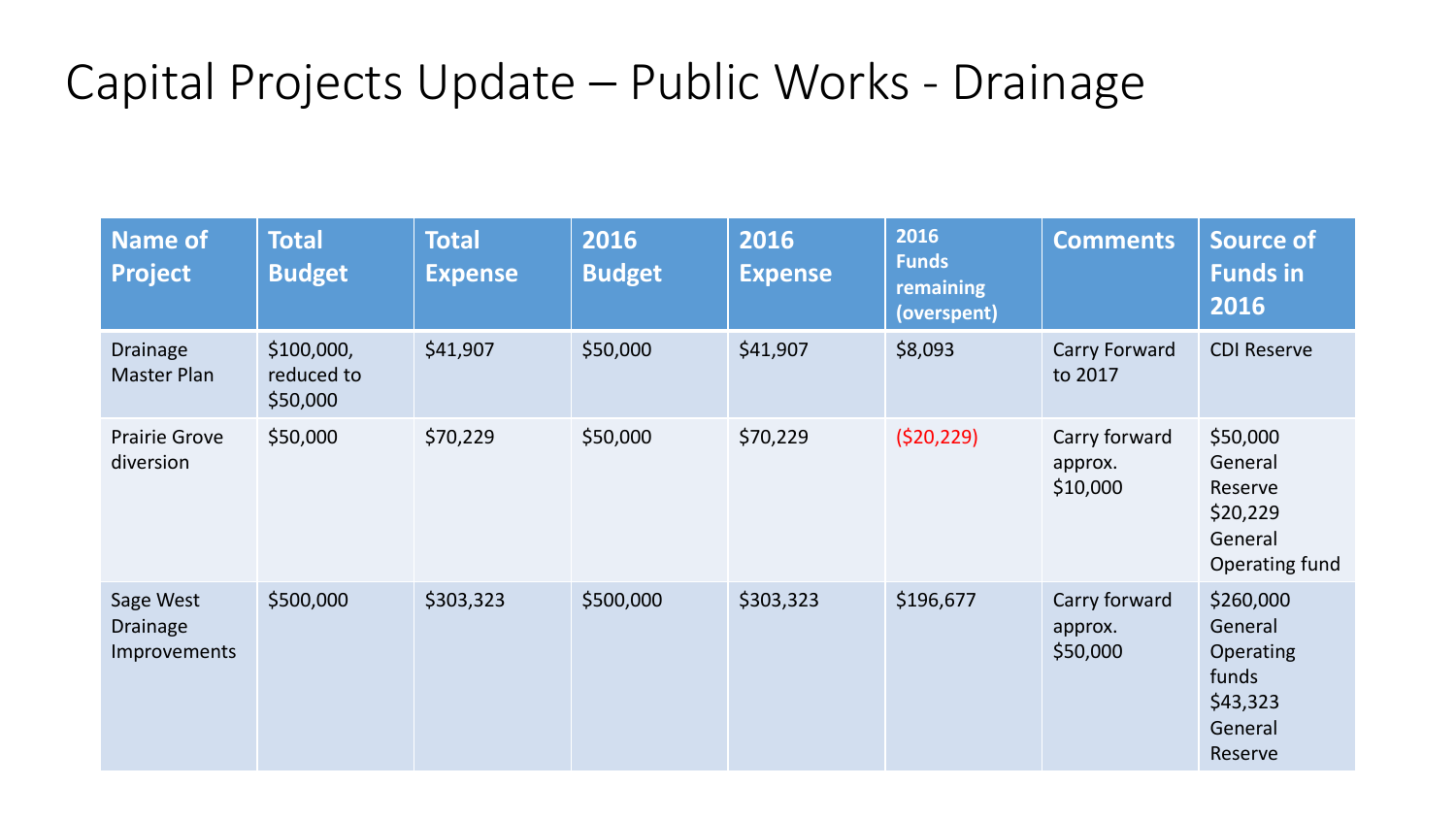# Capital Projects Update – Public Works - Drainage

| <b>Name of</b><br><b>Project</b>                                           | <b>Total</b><br><b>Budget</b> | <b>Total</b><br><b>Expense</b> | 2016<br><b>Budget</b> | 2016<br><b>Expense</b> | 2016<br><b>Funds</b><br>remaining<br>(overspent) | <b>Comments</b>                                          | <b>Source of</b><br><b>Funds in</b><br>2016                                            |
|----------------------------------------------------------------------------|-------------------------------|--------------------------------|-----------------------|------------------------|--------------------------------------------------|----------------------------------------------------------|----------------------------------------------------------------------------------------|
| <b>Mission Road</b><br>Culvert &<br><b>Drainage</b><br><b>Improvements</b> | \$200,000                     | \$125,525                      | \$200,000             | \$125,525              | \$74,475                                         | Complete.<br>Seeding in<br>spring 2017                   | \$110,000<br>General<br>Reserve<br>$$15,525$ Capital<br><b>Requirements</b><br>Reserve |
| Plympton<br><b>Drainage</b><br><b>Improvements</b>                         | \$50,000                      | \$50,532                       | \$50,000              | \$50,532               | (5532)                                           | Complete<br><b>Cost Shared</b><br>and managed<br>by CCCD | General<br>Operating fund                                                              |
| Swede<br><b>Drainage</b><br><b>Improvements</b>                            | \$50,000                      | \$58,592                       | \$50,000              | \$58,592               | (55, 592)                                        | Complete<br>Cost share and<br>managed by<br><b>CCCD</b>  | General<br>Operating fund                                                              |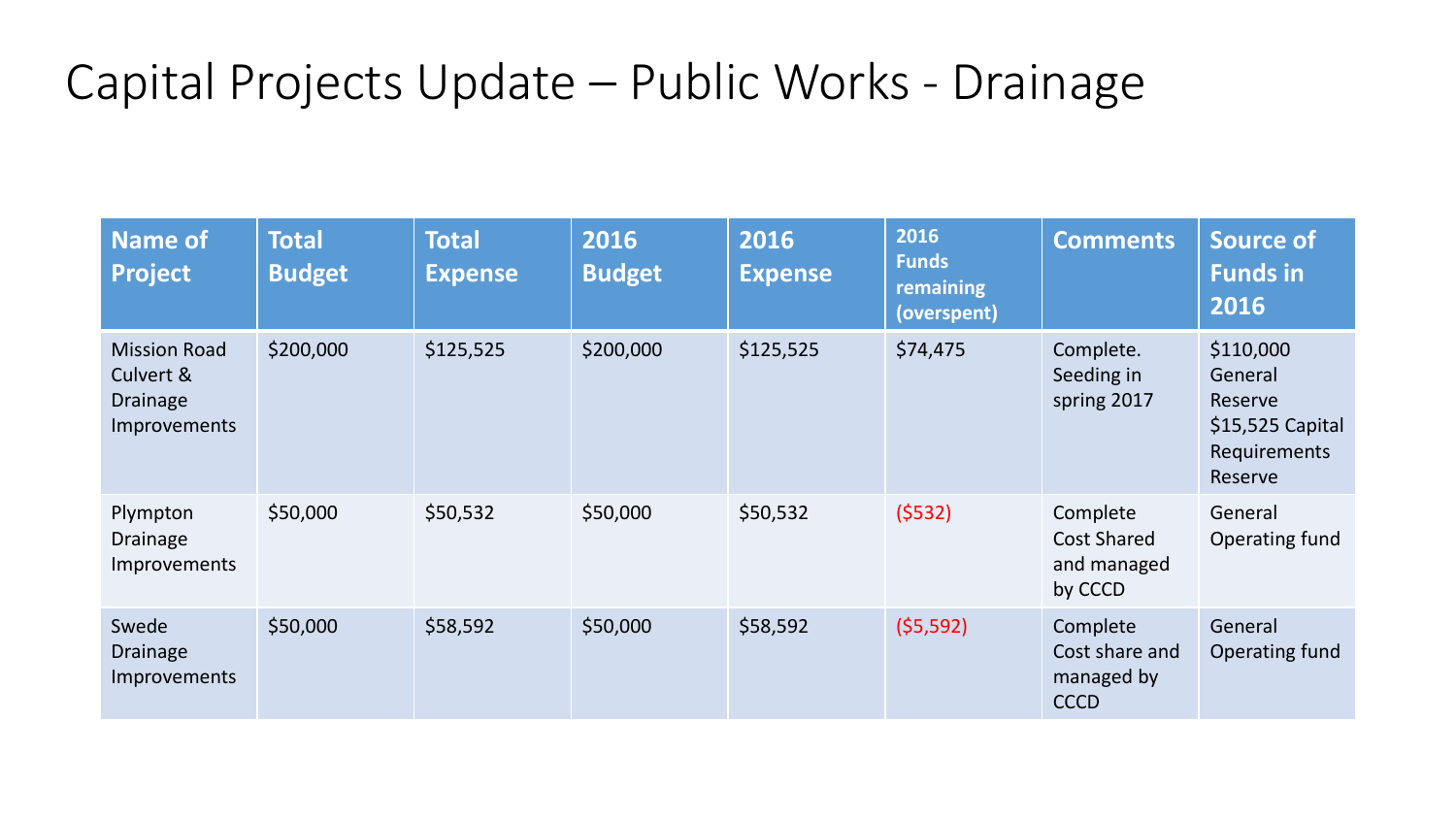## Capital Projects Update – Recreation

| <b>Name of</b><br><b>Project</b> | <b>Total</b><br><b>Budget</b> | <b>Total</b><br><b>Expense</b> | 2016<br><b>Budget</b> | 2016<br><b>Expense</b> | 2016<br><b>Funds</b><br>remaining<br>(overspent) | <b>Comments</b>                                     | <b>Source of</b><br><b>Funds in</b><br>2016 |
|----------------------------------|-------------------------------|--------------------------------|-----------------------|------------------------|--------------------------------------------------|-----------------------------------------------------|---------------------------------------------|
| <b>Cooks Creek</b><br>Expansion  | \$350,000                     | \$0.00                         | \$350,000             | \$0.0\$                | \$350,000                                        | No funds<br>issued. Carry<br>Forward 2017           | <b>Dedication</b><br>Reserve                |
| Oakbank Arena                    | \$100,000                     | \$0.00                         | \$100,000             | \$0.00                 | \$100,000                                        | Funds are<br>matched for<br>the Canada<br>150 grant | General<br><b>Operating Fund</b>            |
| Hazelridge<br>Arena              | \$100,000                     | \$0.00                         | \$100,000             | \$0.00                 | \$100,000                                        | Funds are<br>matched for<br>the Canada<br>150 grant | General<br><b>Operating Fund</b>            |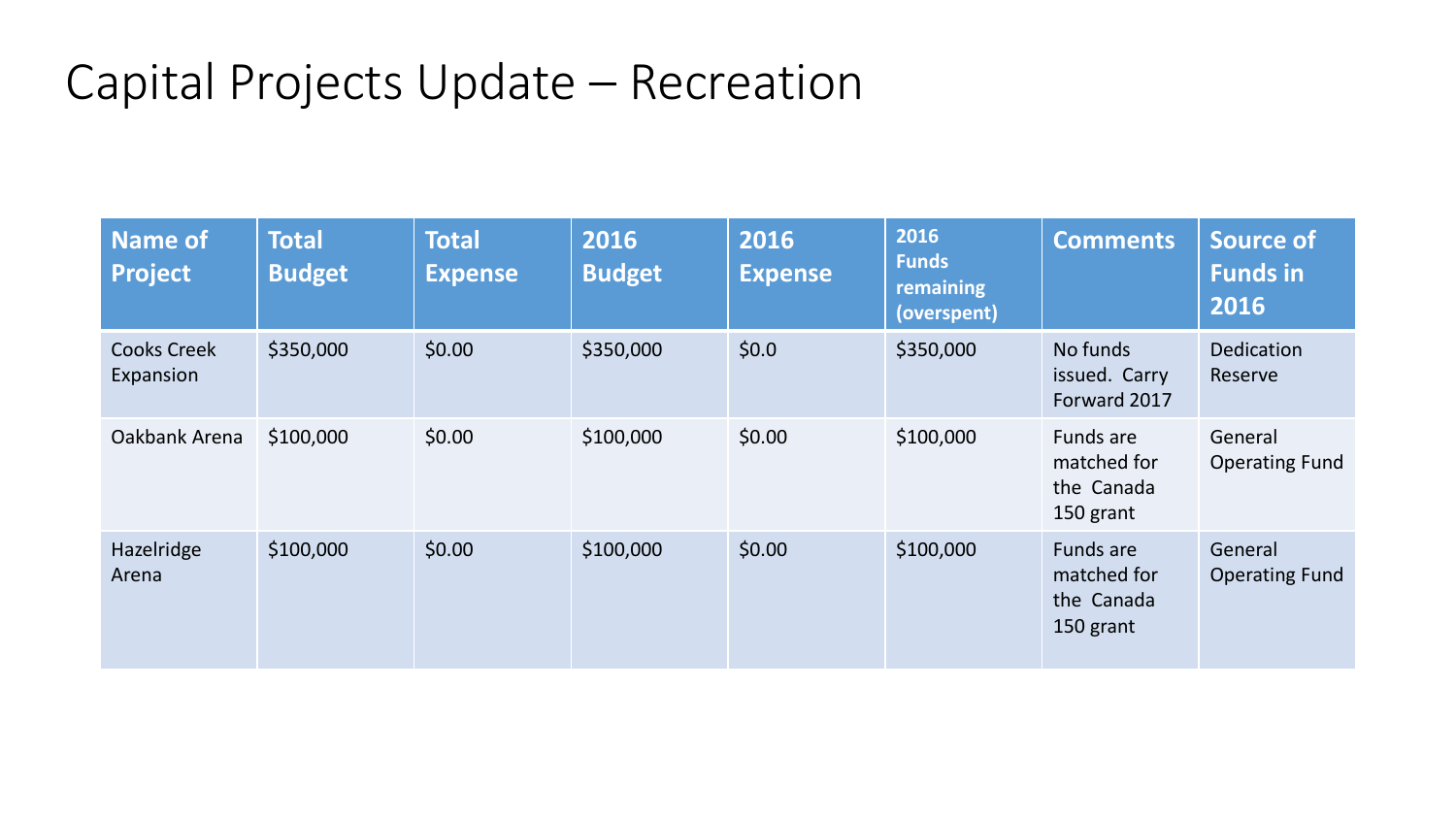## Capital Projects Update – Recreation

| <b>Name of</b><br><b>Project</b> | Total<br><b>Budget</b> | <b>Total</b><br><b>Expense</b> | 2016<br><b>Budget</b> | 2016<br><b>Expense</b> | 2016<br><b>Funds</b><br>remaining<br>(overspent) | <b>Comments</b> | <b>Source of</b><br><b>Funds</b> in<br>2016 |
|----------------------------------|------------------------|--------------------------------|-----------------------|------------------------|--------------------------------------------------|-----------------|---------------------------------------------|
| Dugald CC                        | \$31,000               | \$18,851                       | \$31,000              | \$18,851               | \$12,149                                         | Complete        | General<br><b>Operating</b><br><b>Funds</b> |
| Kin Park Play<br>Structure       | \$150,000              | \$122,030                      | \$150,000             | \$122,030              | \$27,970                                         | Complete        | Recreation<br>Reserve                       |